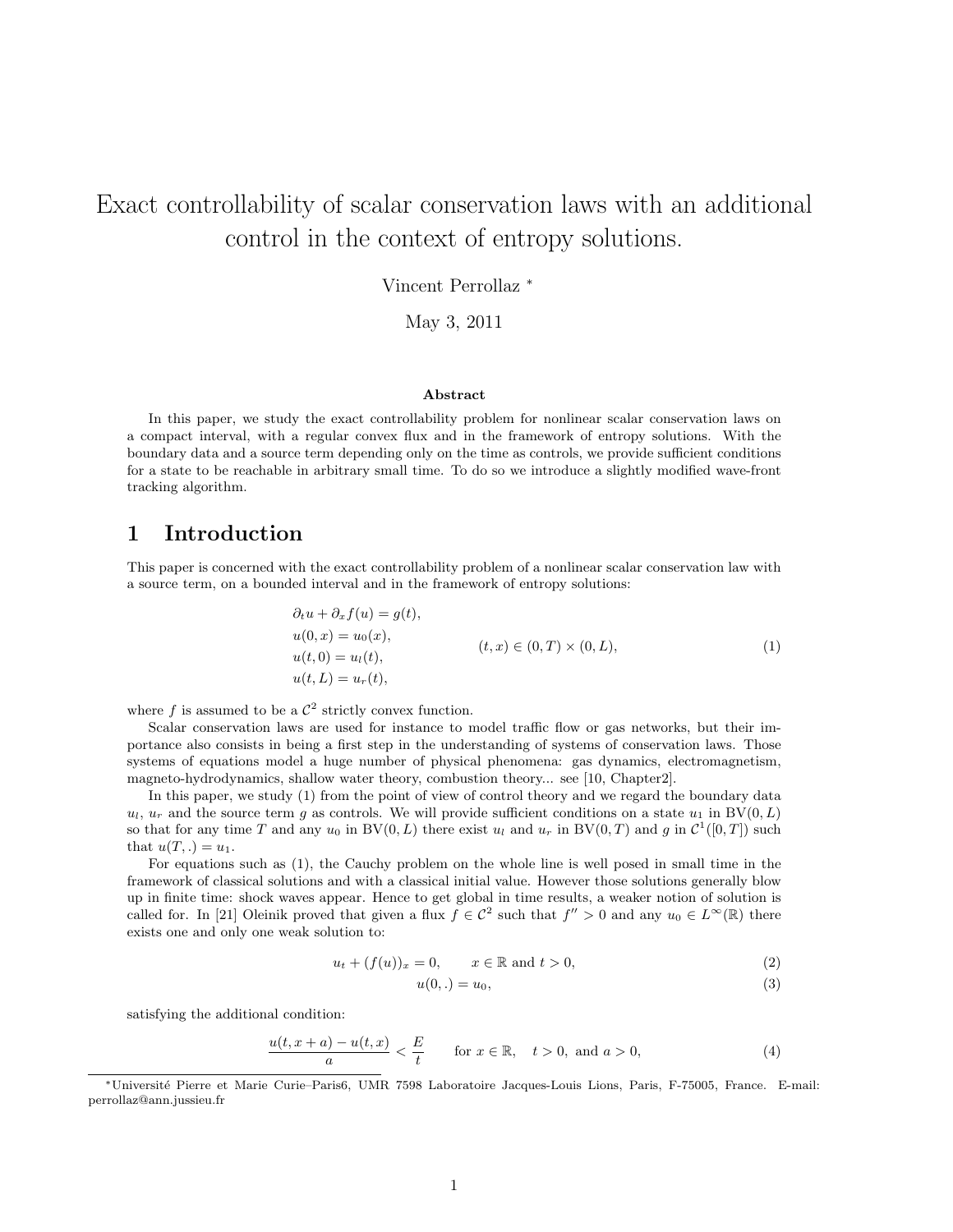and where E depends only on the quantities  $\inf(f'')$  and  $\sup(f')$  taken on  $[-||u_0||_{L^{\infty}}, ||u_0||_{L^{\infty}}]$  and not on  $u_0$ . Later in [15], Kruzkov extended this global result to the multidimensional problem, with a  $C^1$  flux  $f: \mathbb{R} \to \mathbb{R}^n$  not necessarily convex and with a different entropy condition:

$$
u_t + \operatorname{div}(f(u)) = 0, \quad \text{for } t > 0 \text{ and } x \in \mathbb{R}^n.
$$
 (5)

This time the weak entropy solution is defined as satisfying the following integral inequality:

for all real numbers k and all positive functions 
$$
\phi
$$
 in  $\mathcal{C}_c^1(\mathbb{R}^2)$ ,  $(6)$ 

$$
\iint_{\mathbb{R}^2} |u - k| \phi_t + \text{sgn}(u - k)(f(u) - f(k)) \nabla \phi dt dx + \int_{\mathbb{R}} u_0(x) \phi(0, x) dx \ge 0.
$$
 (7)

The initial boundary value problem for equation (1) is also well posed as shown by Leroux in [18] for the one dimensional case with BV data, by Bardos Leroux and Nedelec in [4] for the multidimensional case with  $C^2$  data and later by Otto in [22] (see also [20]) for  $L^\infty$  data. However the meaning of the boundary condition is quite intricate and the Dirichlet condition may not be fullfilled pointwise a.e. in time. In the following, we will use the fact that the restriction of a weak entropy solution of (1) on the whole line is the weak entropy solution to the IBVP on an interval with boundary data given by its trace at the boundary points (which exists the solution being in BV).

In the framework of entropy solutions, only a few controllability results exist for equation (1). In [2], Ancona and Marson characterized exactly the reachable states of

$$
\begin{cases} \partial_t u + \partial_x (f(u)) = 0, & t > 0, \quad x > 0, \\ u(0, x) = 0, & x > 0, \quad u(t, 0) = c(t), & t > 0. \end{cases}
$$
 (8)

where f is strictly convex and with a boundary control c. A state  $w \in L^{\infty}(0, +\infty)$  is reachable in time T if and only if the following conditions hold:

$$
w(x) \neq 0 \Rightarrow f'(w(x)) \geq \frac{x}{T},
$$
  

$$
(w(x^-) \neq 0 \text{ and for every } y \text{ greater than } x, w(y) = 0) \Rightarrow f'(w(x^-)) > \frac{x}{T},
$$
  

$$
\limsup_{h \to 0} \frac{w(x+h) - w(x)}{h} \leq \frac{f'(w(x))}{xf''(w(x))},
$$
  
(9)

for every  $x > 0$ . The first two conditions are related to the propagation speed of (8) and the third is analogous to (4) but in the presence of a boundary.

In [14] Horsin provided sufficient conditions (related to (9)) on a state to be reachable for the Burgers equation posed on a compact interval and with a general initial data and where the controls are the two boundary values.

There are also some results on the controllability and noncontrollability of systems of conservation laws in the context of entropy solutions by Bressan and Coclite [6], Ancona and Coclite [1], Ancona and Marson [3] and by Glass [12]. In all those cases, some very reasonable looking states cannot be reached in any time using only boundary control. For example in the case of Burgers' equation on a compact interval, the constant state 0 cannot be reached from most initial states in any given time.

However with an additional control  $g(t)$  as in (1) and with  $f(z) = \frac{z^2}{2}$  $\frac{z^2}{2}$  (Burgers equation), Chapouly showed in [7] that in the framework of classical solutions, any state is reachable from any initial data and in any time (note that in this context, the controls also had to prevent the blow up of the solution, which will not be a concern for entropy solutions). This is the kind of improvement we want to obtain in the framework of entropy weak solutions, and for more general convex fluxes.

In the case of the Burgers equation, our additional control  $g$  can be seen as a pressure field, but  $(1)$ is also a toy model for the Euler-Poisson system:

$$
\begin{cases} \partial_t \rho + \partial_x m = 0, & \rho(0,.) = \rho_0, & \rho(t,0) = \rho_l(t), & \rho(t, L) = \rho_r(t), \\ \partial_t m + \partial_x (\frac{m^2}{\rho} + p(\rho)) = \rho \partial_x V - m, & m(0,.) = m_0, & m(t,0) = m_l(t), & m(t, L) = m_r(t), \\ -\partial_{xx}^2 V = \rho, & V(t,0) = V_l(t), & V(t, L) = V_r(t), \end{cases}
$$
(10)

where the controls are  $\rho_l$ ,  $\rho_r$ ,  $m_l$ ,  $m_r$ ,  $V_l$  and  $V_r$ . Indeed once we take  $g(t) = \frac{V_r(t)-V_l(t)}{L}$  we get  $V_x$  $g(t) + A\rho(t)$  with A a linear integral operator. So we have to deal with an hyperbolic system controlled by the boundary data and an additional source term depending only on the time variable.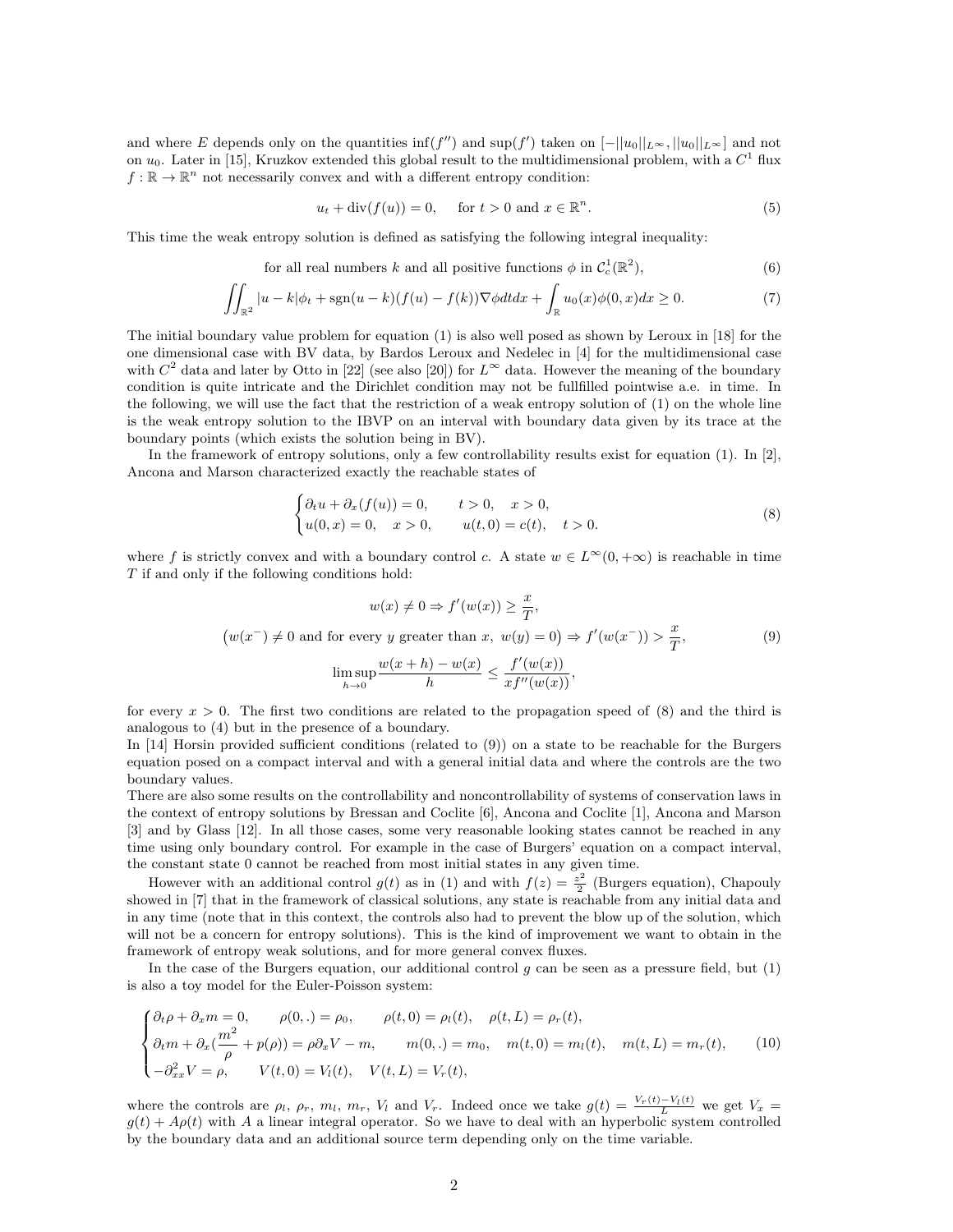### 2 Statement of the results.

In what follows f is a  $\mathcal{C}^2$  strictly convex function and L and T are positive numbers. We consider the equation:

$$
\partial_t u + \partial_x(f(u)) = g(t), \qquad \text{for } (t, x) \in (0, T) \times (0, L), \tag{11}
$$

where g is a  $\mathcal{C}^1$  function that we can specify, that is, a control.

We begin by recalling the definition of an entropy solution for a scalar conservation law.

**Definition 1.** A couple of  $C^1(\mathbb{R}, \mathbb{R})$  functions  $(\eta, q)$  is a convex entropy-flux pair for f if:

$$
\eta
$$
 is convex and  $\forall z \in \mathbb{R}, \ \eta'(z)f'(z) = q'(z).$ 

Now we say that  $u \in L^{\infty}((0,T) \times (0,L))$  is an entropy solution of (11) if for all non-negative functions  $\phi$  in  $C_c^1((0,T) \times (0,L))$  and all convex entropy-flux pairs  $(\eta, q)$  we have:

$$
\int_0^T \int_0^L \eta(u(t,x))\partial_t \phi(t,x) + q(u(t,x))\partial_x \phi(t,x) + \eta'(u(t,x))\phi(t,x)g(t)dxdt \ge 0.
$$
 (12)

It will be useful to consider only the class representatives of BV functions that are right-continuous, which is possible since the discontinuity points of such a function are countable, we will do so in all the paper. We now provide our first controllability result concerning (11).

Theorem 1. Let  $u_1 \in BV(0, L)$  satisfy:

.

$$
\sup_{\substack{0 < h < L \\ 0 < h < L - h}} \frac{u_1(x+h) - u_1(x)}{h} < +\infty,\tag{13}
$$

and suppose that f satisfy one of the following conditions:

$$
\frac{f'(M)}{\sup_{z\in[0,M]}f''(z)} \to +\infty \text{ as } M \to +\infty \text{ or } \frac{f'(M)}{\sup_{z\in[M,0]}f''(z)} \to -\infty \text{ as } M \to -\infty.
$$
 (14)

Then for any positive time T and any  $u_0$  in BV(0, L) there exist two functions g and u respectively in  $\mathcal{C}^1([0,T])$  and  $L^{\infty}((0,T); \mathrm{BV}(0,L)) \cap \mathrm{Lip}([0,T]; L^1(0,L))$ , such that u is an entropy solution of (11) on  $(0, T) \times (0, L)$  and

$$
u(0,.) = u_0
$$
 and  $u(T,.) = u_1$  in  $(0,L)$ 

**Remark 1.** • Estimates (13) and (4) are of similar nature but (13) is much less restrictive since this supremum can be arbitrarily large.

• The first two conditions of  $(9)$  are replaced here by  $(14)$  which concerns only the flux. Therefore many more states are reachable with the additional control g. Furthermore they are reachable in arbitrarily small time.

We now provide some results in the case where the semi-Lipschitz condition  $(13)$  degenerates near one boundary point. Indeed we can see that in the third condition of (9), the right-hand side can blow up as  $x \to 0^+$ , which is not the case for (13). Since the transformation:

$$
X = L - x, \quad F(z) = f(-z), \quad v(t, X) = -u(t, x), \tag{15}
$$

transforms an entropy solution u of (11) in an entropy solution v of  $\partial_t v + \partial_X F(v) = -g$  with  $F(z) = f(-z)$ also a convex function, and exchanges the boundary points, we will only consider the case where the degeneracy takes place at 0.

Now to quantify this degeneracy, we introduce the following function  $K$ :

$$
\forall x \in (0, L), \qquad K(x) = \left( \sup_{\substack{x \le y < L \\ 0 < h < L - y}} \frac{u_1(y + h) - u_1(y)}{h} \right)_+ . \tag{16}
$$

From now on, we will always suppose that K is finite at each point of  $(0, L)$ . It is obviously nonincreasing and non-negative therefore it may only blow up at 0. In the case of such a blow-up we have the following sufficient condition for controllability.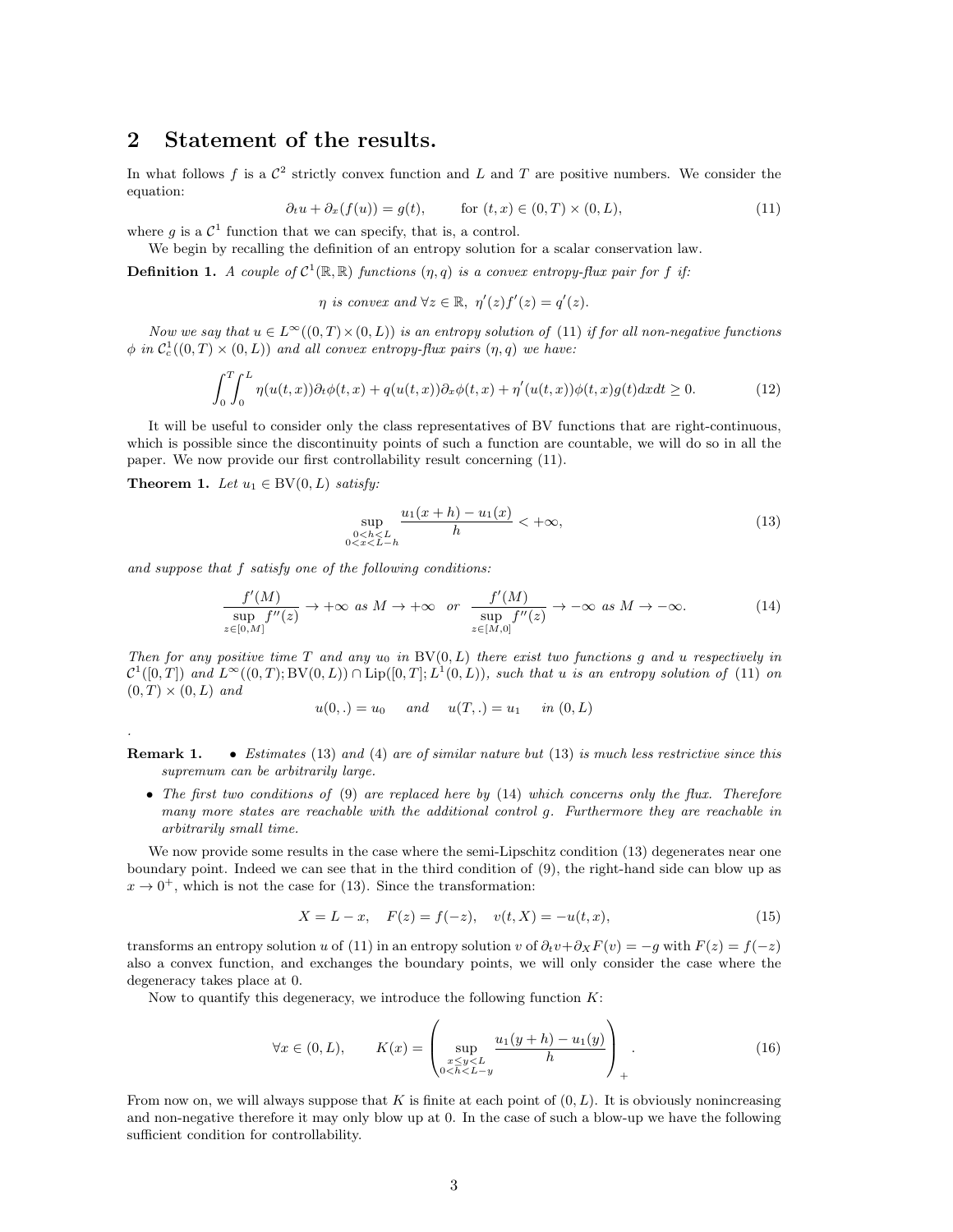**Theorem 2.** Let  $u_1 \in BV(0, L)$  satisfy both

$$
K(x) = O\left(\frac{1}{x^p}\right) \quad \text{and} \quad \left(u_1(0) - \inf_{0 < y \le x} u_1(y)\right) = O(x^{2p}) \quad \text{as } x \to 0^+. \tag{17}
$$

Let us define:

$$
\forall M > 0, \ I_M = \left[ \inf_{x \in (0,L)} u_1(x), \sup_{x \in (0,L)} u_1(x) + M \right], \tag{18}
$$

and suppose that for a certain  $q > 0$ , such that  $p(2q + 1) \leq 1$ , the flux f satisfies both:

$$
\frac{M^q}{\sup_{z \in I_M} f''(z)} \xrightarrow[M \to +\infty]{} 0 \qquad \text{and} \qquad \frac{|h|^q}{|f'(u_1(0) + h)|} = O(1) \text{ at } 0 \text{ and at } +\infty. \tag{19}
$$

Then for any T positive and any  $u_0$  in BV(0, L) there exist two functions g and u respectively in  $\mathcal{C}^1([0,T])$ and  $L^{\infty}((0,T);$  BV $(0,L)) \cap Lip([0,T]; L^{1}(0,L))$  such that the following holds:

- u is an entropy solution of (11) on  $(0, T) \times (0, L)$  with  $u(0, .) = u_0$ ,
- at the final time T we have both  $u(T,.) = u_1$  and  $g(T) = 0$ .

**Remark 2.** • This contains the fluxes of shape  $f(z) = |z|^{q+1}$  with q less than  $\frac{1}{2p} - \frac{1}{2}$ .

- The fact that at time T, g is  $C^1$  and equal to zero is restrictive. The compatibility condition  $p(2q +$  $1) \leq 1$  could be improved by removing either hypotheses.
- Note that in comparison to conditions (9), the compatibility condition  $p(2q + 1) \leq 1$  is a new phenomenon.
- Using the theory of generalized characteristics of Dafermos [11], it is easy to show that an entopy solution  $u$  of  $(11)$  satisfy the necessary condition:

$$
\text{for } 0 < x < y < 1 \text{ we have:} \qquad u(t, y) - u(t, x) \le \frac{f'(\|u(t, .)\|_{L^{\infty}(0, 1)} + \|g\|_{L^{1}(0, t)})}{\inf(f''(z)) \min(1 - y, x)} (y - x), \tag{20}
$$

so we see that the semi-Lipschitz condition (13) may a priori blow up at both endpoints.

We conlude this part with the most general result on controllability properties for equation (11).

**Theorem 3.** Suppose that  $f'(z)$  tends to infinity as z does. Let  $u_1$  be in BV(0, L) and let  $\overline{T}$  be a positive number. We introduce the following notations:

$$
\forall x \in (0, L), \ \tau(x) = \min\left(\bar{T}, \frac{1}{2K(x)} \frac{1}{\sup_{z \in I_M} f''(z)}\right). \tag{21}
$$

Suppose that there exists a non-positive function  $\bar{g} \in C^1([0, \bar{T}])$  such that:

$$
\liminf_{\beta \to 0^+} \sup_{\frac{3\beta}{2} \le \alpha < L} \left( \alpha - \int_{\bar{T} - \tau(\alpha - \beta)}^{\bar{T}} f' \left( \inf_{\alpha - \beta \le x \le \alpha} u_1(x) - \int_s^{\bar{T}} \bar{g}(r) dr \right) ds \right) \le 0. \tag{22}
$$

Then for any time T larger that  $\overline{T}$  and any function  $u_0$  in BV(0, L) there exist two functions g in  $\mathcal{C}^1([0,T])$ and u in  $L^{\infty}((0,T);BV(0,L)) \cap Lip([0,T];L^1(0,L))$  such that:

u is an entropy solution of (11) on  $(0, T) \times (0, L)$ ,

$$
u(0,.) = u_0
$$
 and  $u(T,.) = u_1$  in  $(0,L)$ .

Before proving the results above let us make a few general comments on the problem and on the method which we will use. The linearization of equation (11) is problematic because of the lack of regularity and also because the linearized equation is no longer in conservative form. Therefore we will rather construct approximate solutions using a cwave-front tracking algorithm and then use a classical compactness argument to get a trajectory solving the exact controllability problem. It should be noted that another approach would be to control the viscous equation and then let the viscosity tend to zero while keeping uniformly bounded controls, as in [13] or [17].

A first obvious remark is that when both the initial and final states  $u_0$  and  $u_1$  are constant functions on  $(0, L)$ , the exact controllability problem for (11) is reduced to finding g in  $\mathcal{C}^1([0, T])$  such that  $\int_0^T g(s)ds =$  $u_1-u_0$  which is trivial for any choice of T,  $g(0)$  and  $g(T)$ . Now we follow the strategy of the return method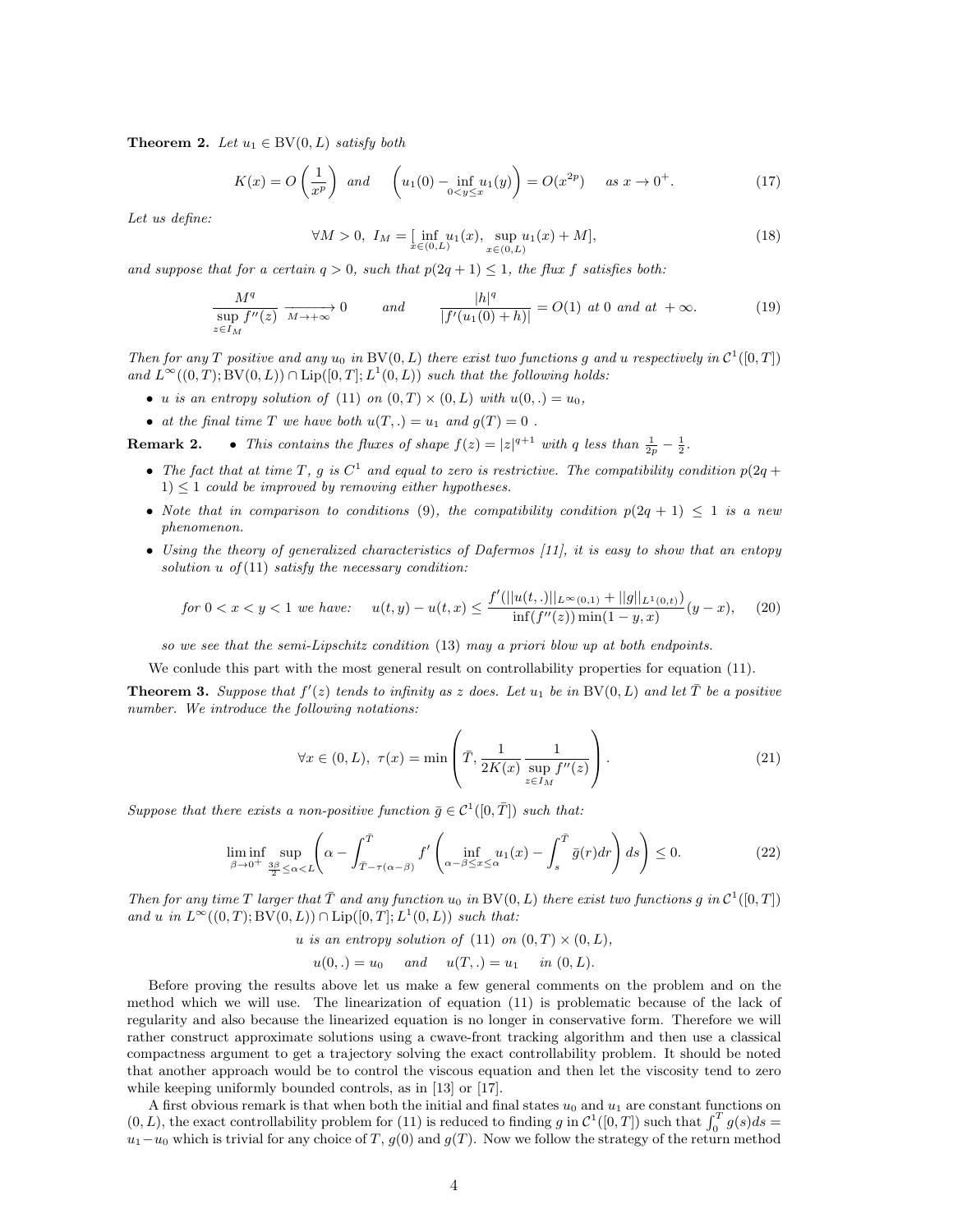J.-M. Coron introduced in [8]: rather than keeping the control small and use a linearization argument, we use large controls and the nonlinearity to perturb the system. More precisely more precisely we proceed in two steps, in the first we begin with a general initial value and end with a chosen constant one, in the second with begin with a constant initial value and end with a more general one

The rest of the paper is organized as follows. In the next section, we will prove that for any initial condition  $u_0$  in BV $(0, L)$  and any positive T, we can find g in  $C^1([0, T])$  and an entropy solution of  $(11)$ such that both  $u(0,.) = u_0$  and  $u(T,.)$  is constant on  $(0, L)$ . In Section 4 we will prove the remaining part of Theorem 3: given  $\overline{T}$  positive,  $u_1$  in BV(0, L) and a flux f satisfying the hypotheses of the theorem we can construct g and an entropy solution u of (11) such that  $u(\overline{T},.) = u_1$  and  $u(0,.)$  is constant on  $(0,L)$ . In Section 5 we show how we deduce Theorem 1 from Theorem 3. And in Section 6 we prove Theorem 2 using Theorem 3. Finally we collect useful results on our wave-front tracking algorithm in an appendix.

### 3 Control toward a constant.

The aim of this section is to prove the following result dealing with the exact controllability problem from a general initial data toward a final constant state in arbitrarily small time.

**Proposition 3.1.** Let  $u_0$  be in  $BV(0, L)$ , and T be a positive number. There exist g and u respectively in  $\mathcal{C}^1([0,T])$  and  $L^{\infty}((0,T);BV(0,L)) \cap \text{Lip}([0,T];L^1(0,L))$  such that:

- u is an entropy solution of  $(11)$ ,
- $u(0,.) = u_0$  on  $(0, L)$ ,
- $u(T,.)$  is constant on  $(0,L)$ .

*Proof.* Take g non-negative in  $C^1([0,T])$  such that the following condition is satisfied:

$$
\int_0^T f'\left(\int_0^t g(s)ds - ||u_0||_{L^\infty(0,1)}\right) dt \ge L,\tag{23}
$$

and define:

$$
c(t) = \int_0^t f'\left(\int_0^r g(s)ds - ||u_0||_{L^\infty(0,1)}\right) dr.
$$
 (24)

We first recall a classical lemma.

**Lemma 1.** If  $(u_n)$  is a family of functions defined on  $[t_1, t_2] \times (a, b)$  and C a constant independent of n such that:

$$
\forall t \in [t_1, t_2], \qquad ||u_n(t, .)||_{BV((a, b))} \le C,\tag{25}
$$

$$
\forall t, s \in [t_1, t_2], \qquad \int_a^b |u_n(t, z) - u_n(s, z)| dz \le C|t - s|.
$$
 (26)

Then we can extract  $(u_{\psi(n)})_{n\geq 0}$  and get u satisfying (25), (26) and such that:

$$
||u_{\psi(n)} - u||_{L_{loc}^{1}((0,T)\times(a,b))} \to 0
$$
  
\n
$$
\forall t \in [0,T], \quad ||u_{\psi(n)}(t,.) - u(t,.)||_{L_{loc}^{1}(a,b)} \to 0 \qquad when \ n \to +\infty.
$$
\n(27)

Proof. See [5] Chapter 2 Section 4.

Now we will to construct  $u$  by approximation.

**Lemma 2.** Suppose that we have a sequence  $(u_n)_{n>1}$  satisfying the following properties:

- 1. the family  $(u_n)_{n\geq 1}$  is bounded in  $L^{\infty}((0,T);BV(\mathbb{R})) \cap \text{Lip}([0,T], L^1_{loc}(\mathbb{R})),$
- 2. we have  $||u_n(0,.) u_0||_{L^1(0,L)} \to 0$  when  $n \to +\infty$ ,
- 3. for every entropy-flux pair  $(n, q)$ , we have:

$$
\limsup_{n \to +\infty} \int_0^T \int_0^L \eta(u_n(t,x)) \partial_t \phi(t,x) + q(u_n(t,x)) \partial_x \phi(t,x) + \eta'(u_n(t,x)) \phi(t,x) g(t) dt dx \le 0,
$$
 (28)

4. the functions  $u_n(t, x) - \int_0^t g(s)ds$  are constant on the set  $\{(t, x) \in [0, T] \times \mathbb{R} \mid x \le c(t)\}.$ Then there exists u as in Proposition 3.1.

 $\Box$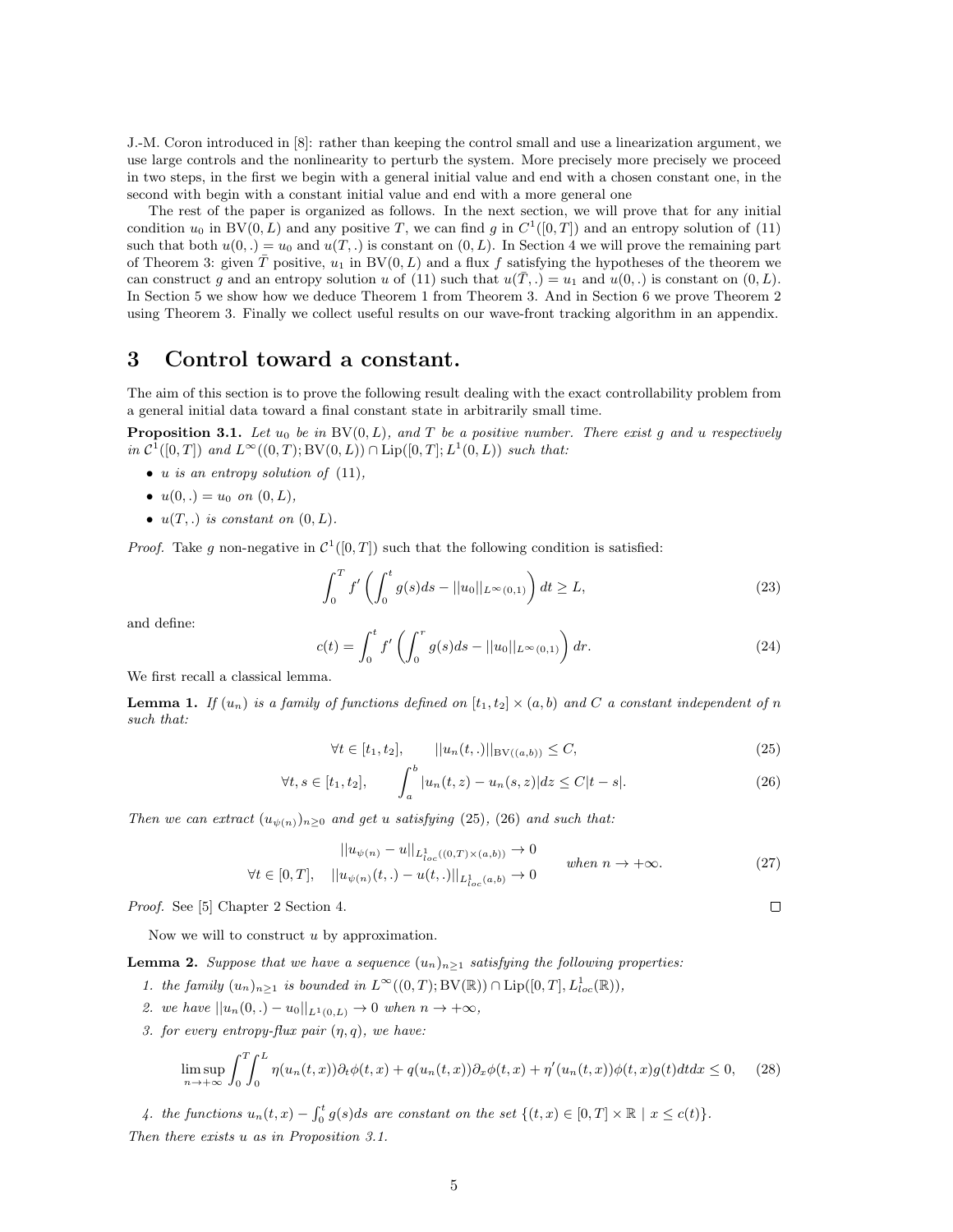Proof. Using the first property above and the standard compactness result of lemma 1, we can extract a subsequence  $(u_{\phi(n)})_{n\geq 1}$  that converges in  $L^1_{loc}(\mathbb{R}^2)$  toward a function u which belongs to the space  $L^{\infty}((0,T);BV(\mathbb{R})) \cap \text{Lip}([0,T], L^{1}_{loc}(\mathbb{R}))$ . Furthermore we can also suppose that for every t in  $[0,T]$  we have  $||u_{\phi(n)}(t,)-u(t,.)||_{L^1(0,L)} \to 0$ . The third property satisfied by  $(u_n)_{n\geq 1}$  implies that u is an entropy solution of (11), the second that  $u_0 = u(0, .)$  on  $(0, L)$  and the last property together with (23) and (24)  $\Box$ implies that  $u(T,.)$  is constant on  $(0, L)$ .

It only remains to construct such a family. We will do so using a wave-front tracking algorithm. Compared to the classical wave-front tracking algorithm (see [10] chapter 14 or [5] chapter 6) the discontinuities travel along piecewise  $\mathcal{C}^1$  curves and not polygonal lines. Note that while we use this modification to deal with a source term  $q(t)$ , the same ideas might be used with  $q(t, u)$ . To be more precise take

$$
G_1(t) = \int_0^t g(s)ds\tag{29}
$$

and introduce the following notion of wave-front tracking approximation.

**Definition 2.** If  $\epsilon$  is a positive number and  $u_{\epsilon}$  a function defined on  $[0, T] \times (0, L)$  we say that  $u_{\epsilon}$  is an  $\epsilon$ -approximate front tracking solution of (11) if:

- as a function of two variables  $u_{\epsilon}(t, x) G_1(t)$  is locally constant except on a finite number of curves  $x = x_{\alpha}(t)$  which are  $C^1$  where the discontinuities are located and which we will call discontinuity fronts,
- for each curve  $x_{\alpha}$  we have for a.e. t:

$$
\dot{x}_{\alpha}(t) = \frac{f(u_{\epsilon}(t, x_{\alpha}(t)^{+})) - f(u_{\epsilon}(t, x_{\alpha}(t)^{-}))}{u(t, x_{\alpha}(t)^{+}) - u(t, x_{\alpha}(t)^{-})},
$$
\n(30)

• for each curve  $x_{\alpha}$  and a.e. time t we have

$$
u_{\epsilon}(t, x_{\alpha}(t)^{+}) \le u_{\epsilon}(t, x_{\alpha}(t)^{-}) + \epsilon.
$$
\n(31)

 $\Box$ 

We have the following key property of the  $\epsilon$ -approximate front tracking solution.

**Lemma 3.** If  $u_{\epsilon}$  is an  $\epsilon$ -approximate front tracking solution of (11) and  $(\eta, q)$  is an entropy-flux pair then we have for every positive function  $\phi$  in  $C_c^1((0,T) \times (0,L))$ :

$$
\int_0^T \int_0^L \left( \eta(u_\epsilon(t,x)) \partial_t \phi(t,x) + q(u_\epsilon(t,x)) \partial_x \phi(t,x) + \eta'(u_\epsilon(t,x)) \phi(t,x) g(t) dt dx \geq -C ||\phi||_{\mathcal{C}^0((0,T)\times(0,L))} \epsilon. \tag{32}
$$

Where the constant C depends only on f,  $\eta$ ,  $||g||_{L^1(0,T)}$  and  $||u_{\epsilon}||_{L^{\infty}((0,T),\text{BV}(0,L))}$ .

Proof. See the Appendix.

Now to construct such a wave-front tracking approximation we proceedas follows. Let  $n$  be a positive integer, we define:

$$
u_n^k = u_0(\frac{2k-1}{2n}L), \quad \text{for } 1 \le k \le n, \qquad u_n^0 = u_0(0), \quad u_n^{n+1} = u_0(L). \tag{33}
$$

We take  $u_n(0, x)$  on  $\mathbb R$  equal to:

- $u_n^k$  for  $\frac{k-1}{n}L < x < \frac{k}{n}L$  and  $1 \le k \le n$ ,
- $u_n^0$  for  $x < 0$ ,
- $u_n^{n+1}$  for  $x > L$ .

Now at each discontinuity point of  $u^n(0,.)$ , we approximately solve the Riemann problem as follows. We suppose that the discontinuity is at  $x = 0$  and that the left and right state are respectively  $v^-$  and  $v^+$ . Then

• if  $v^{-} > v^{+}$  the discontinuity is a shock and defining

$$
\gamma(t) = \int_0^t \frac{f(v^- + \int_0^s g(r) dr) - f(v^+ + \int_0^s g(r) dr)}{v^- - v^+} ds,
$$
\n(34)

we take:

$$
v(t,x) = \begin{cases} v^- + \int_0^t g(r) dr & \text{if } x < \gamma(t) \\ v^+ + \int_0^t g(r) dr & \text{if } x > \gamma(t) \end{cases} \tag{35}
$$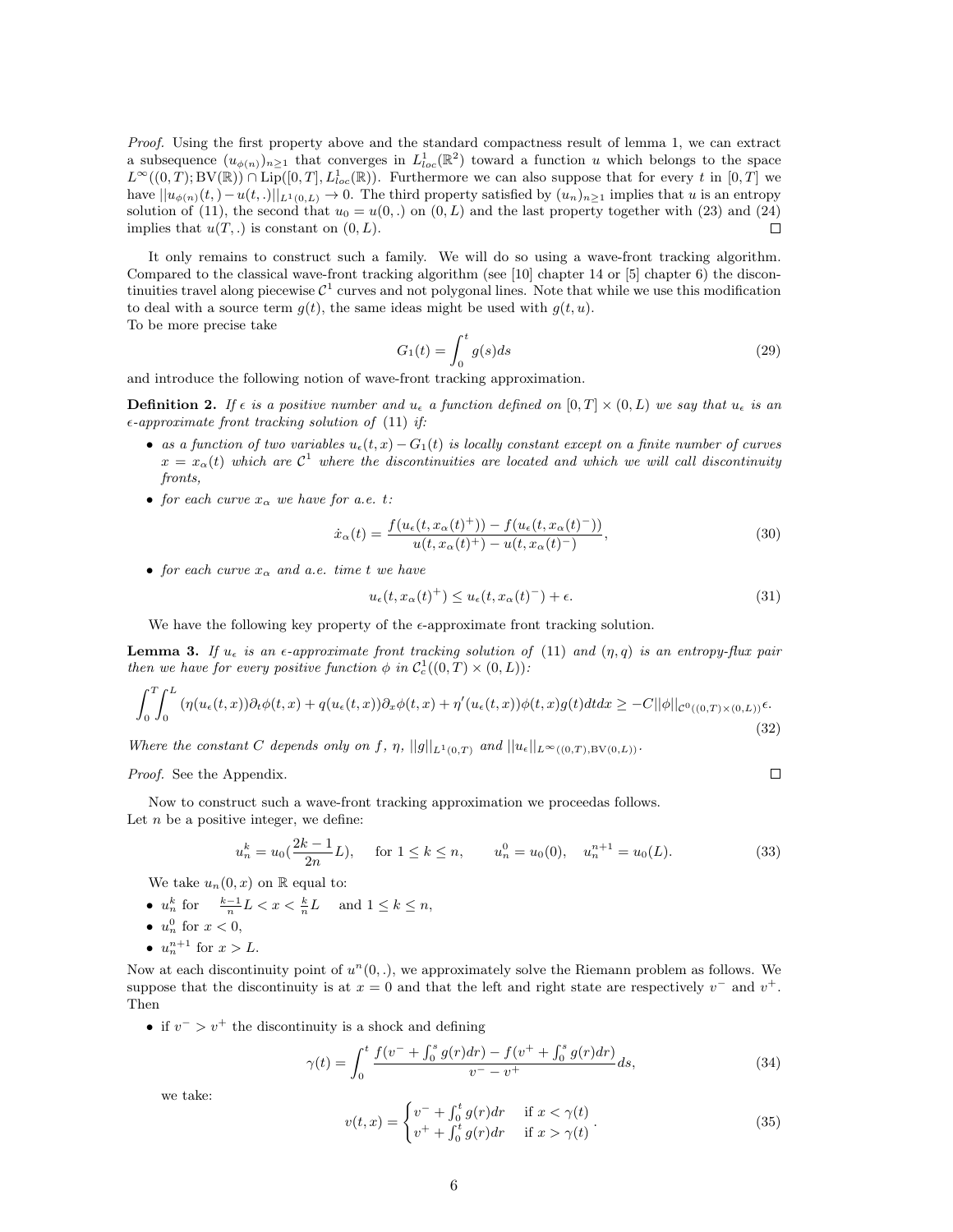• if  $v^- < v^+$  take  $p = \lfloor n(v^+ - v^-) \rfloor + 1$  and define

for 
$$
0 \le l \le p
$$
,  $v^l = \frac{p-l}{p}v^- + \frac{l}{p}v^+$ , (36)

and for 
$$
1 \le l \le p
$$
,  $\gamma_l(t) = \int_0^t \frac{f(v^l + \int_0^s g(r) dr) - f(v^{l-1} + \int_0^s g(r) dr)}{v^l - v^{l-1}} ds.$  (37)

Finally we define:

$$
v(t,x) = \begin{cases} v^0 + \int_0^t g(r) dr & \text{if } x < \gamma_1(t) \\ v^l + \int_0^t g(r) dr & \text{if } \gamma_{l-1}(t) < x < \gamma_l(t) \text{ and } 1 \le l \le p-1 \\ v^p + \int_0^t g(r) dr & \text{if } \gamma_p(t) < x. \end{cases}
$$
(38)

Now there is a small time during which all the discontinuity fronts created at time  $t = 0$  do not intersect. And when two or more fronts interact at a time  $t > 0$  we use the same procedure. It should be noted that only one front leaves the interaction point. In order to see that we begin with the following simple lemma.

**Lemma 4.** let  $u^1, u^2, u^3$  be three real numbers such that:

$$
\frac{f(u^{1}) - f(u^{2})}{u^{1} - u^{2}} > \frac{f(u^{2}) - f(u^{3})}{u^{2} - u^{3}},
$$
\n(39)

then  $u^3 < u^1$ 

Proof. Straightforward from the convexity of f.

 $\Box$ 

Now if m fronts separating  $m+1$  states  $u^1, ..., u^{m+1}$  are interacting at time  $\tau$  we have, thanks to the order of their respective speed:

$$
\frac{f(u^{i-1}(\tau)) - f(u^i(\tau))}{u^{i-1}(\tau) - u^i(\tau)} > \frac{f(u^i(\tau)) - f(u^{i+1}(\tau))}{u^i(\tau) - u^{i+1}(\tau)}, \qquad \forall 1 \le i \le m.
$$
\n(40)

Now using the lemma we get if m is even  $u^1 > u^3 > u^5 > \cdots > u^{m+1}$  and the resulting front is a shock, if m is odd we have  $u^1 > u^3 > u^5 > \cdots > u^m$  and since  $u^{m+1} \leq u^m + \frac{1}{n}$  we can conclude that  $u^{m+1} \leq u^1 + \frac{1}{n}$  and we have either a shock or a single rarefaction front.

Since the number of discontinuity fronts decreases at each interaction, this scheme allows us to define  $u_n$  on  $\mathbb{R} + \times \mathbb{R}$  and produce a  $\frac{1}{n}$ -approximate wave-front tracking solution. Furthermore since all the states separated by the discontinuity fronts are translated by the same value  $\int_0^t g(s)ds$ , the quantity TotVar $(u^n(t,.)$  does not increase with time and the quantity  $||u^n(t,.)||_{L^\infty(\mathbb{R})}$  is bounded by  $||u_0||_{L^\infty(0,L)} +$  $||g||_{L^1(0,T)}$ . Since  $u_n$  is a  $\frac{1}{n}$ -approximate wave-front tracking solution we can apply Lemma 3. And we see that the third property of Lemma 2 is satisfied. Obviously the second property is satisfied. And we also have the following estimate:

$$
||u_n||_{L^{\infty}(0,T;BV(0,L))} \le ||u_0||_{BV(0,L)} + ||g||_{L^1(0,T)}.
$$
\n(41)

Furthermore since the speed of the discontinuity fronts is bounded by  $f'(||u_n||_{L^{\infty}((0,T)\times(0,L)})$  we have:

$$
||u_n(t+h,.) - u_n(t,.)||_{L^1(l_{loc}(\mathbb{R})} \le |h| \left( ||g||_{L^{\infty}(0,T)} + 2||u_n||_{L^{\infty}((0,T)\times\mathbb{R})} \cdot f'(||u_n||_{L^{\infty}((0,T)\times\mathbb{R})}) \right), \tag{42}
$$

and we see that the first property of Lemma 2 is satisfied.

Finally for any n larger than 0 the leftmost discontinuity front  $\gamma(t)$  satisfies the following:

$$
\dot{\gamma}(t) = \frac{f(u_n^0 + \int_0^t g(r) dr) - f(u_n^k + \int_0^t g(r) dr)}{u_n^0 - u_n^k} \ge f'\left(-||u_0||_{L^\infty(0,L)} + \int_0^t g(r) dr\right) = \dot{c}(t),\tag{43}
$$

where k may depend on t. Since  $c(0) \leq \gamma(0)$  we end up with  $\gamma(t) \geq c(t)$  for all positive time t. And using (23) and (24) we see that the fourth property of Lemma 2 is satisfied by  $(u_n)_{n>1}$ .  $\Box$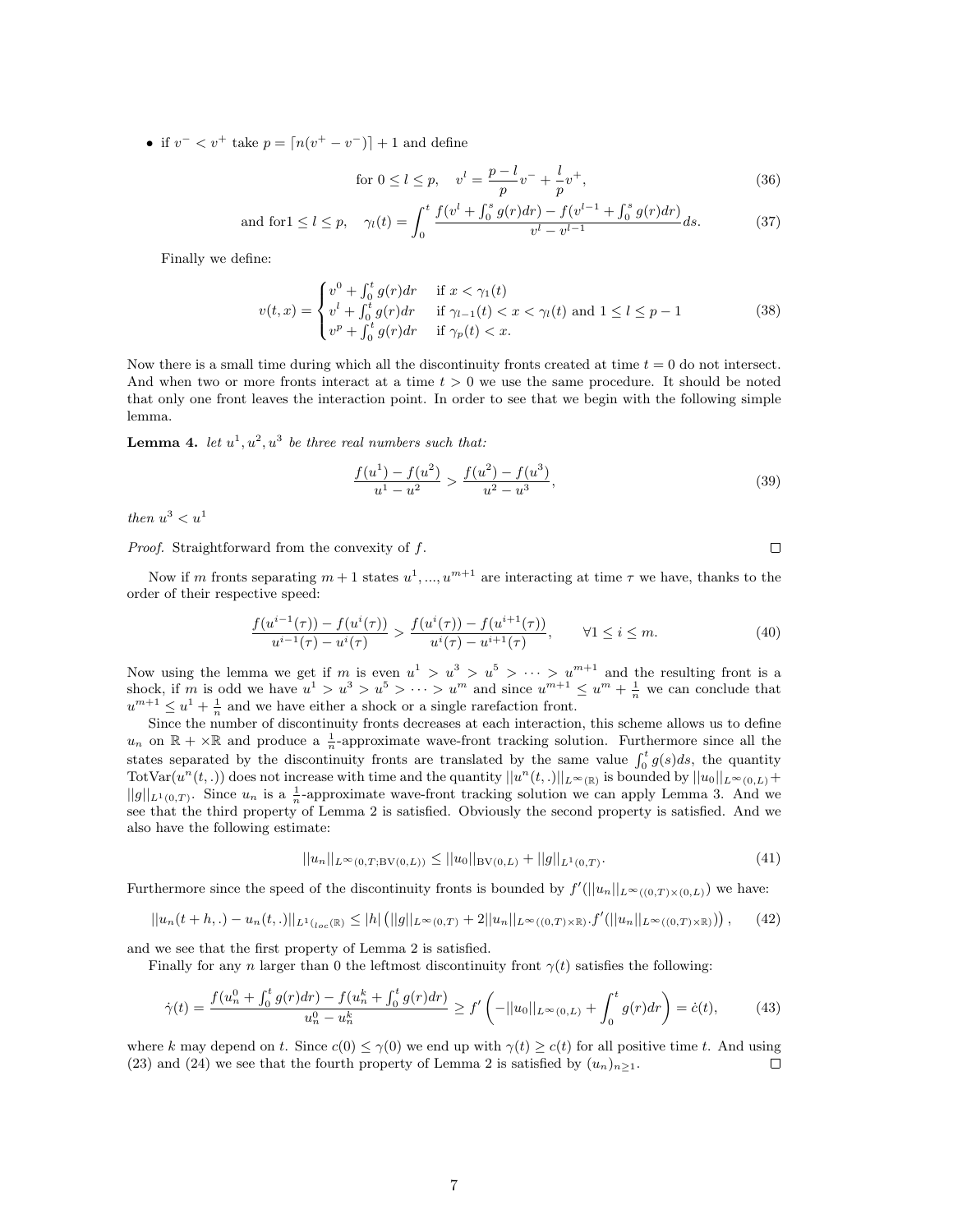## 4 Proof of Theorem 3.

We now prove the following result which deals with the exact controllability from a constant state toward a state  $u_1$  belonging to  $BV(0, L)$  and satisfying the hypotheses of Theorem 3. This concludes the proof of Theorem 3.

We recall that the function  $\tau$  is defined in (21), and for a given number M the interval  $I_M$  in (18).

**Proposition 4.1.** Consider  $T > 0$ ,  $M > 0$  and  $u_1$  in BV(0, L). Suppose that there exists g in  $\mathcal{C}^1([0,T])$ a non-positive function satisfying:

$$
||g||_{L^{1}(0,T)} \leq M, \qquad g(T) = 0,
$$
\n(44)

$$
\liminf_{\beta \to 0^+} \sup_{\alpha \in \left[\frac{3\beta}{2}, L\right]} \left( \alpha - \int_{T - \tau(\alpha - \beta)}^T f'\left(\inf_{x \in \left[\alpha - \beta, \alpha\right]} (u_1(x)) - \int_s^T g(r) dr\right) ds \right) \le 0. \tag{45}
$$

Then there exists u in  $L^{\infty}((0,T);BV(0,L)) \cap Lip([0,T];L^1(0,L))$  an entropy solution of (11), such that:

 $u(T,.) = u_1$  and  $u(0,.)$  constant on  $(0,L)$ .

From now on we let  $G_2$  be the function defined by:

$$
G_2(s) = -\int_s^T g(r) dr.
$$
 (46)

We begin with a lemma dealing with two discontinuity fronts of a wave-front tracking approximation: **Lemma 5.** For  $\alpha \in (0, L)$  and  $0 < \beta < min(\alpha, L - \alpha)$  consider  $\gamma_+$  and  $\gamma_-$  as follows:

$$
\gamma_{\pm}(T) = \alpha \pm \frac{\beta}{2}, \qquad \dot{\gamma}_{\pm}(t) = \frac{f(u_1(\alpha \pm \beta) + G_2(t)) - f(u_1(\alpha) + G_2(t))}{u_1(\alpha \pm \beta) - u_1(\alpha)}, \tag{47}
$$

we have the two following properties:

$$
\forall t \in [T - \tau(\alpha - \beta), T], \qquad \gamma_{-}(t) \le \gamma_{+}(t), \tag{48}
$$

$$
\gamma_{-}(T-\tau(\alpha-\beta)) \leq \alpha - \frac{\beta}{2} - \int_{T-\tau(\alpha-\beta)}^{T} f'(\inf_{x \in [\alpha-\beta,\alpha]}(u_1(x)) + G_2(s))ds.
$$
\n(49)

*Proof.* Both properties are consequences of the convexity of  $f$ . The first one follows from:

$$
\gamma_{+}(t) - \gamma_{-}(t) = \beta - \int_{t}^{T} \frac{f(u_{1}(\alpha + \beta) + G_{2}(s)) - f(u_{1}(\alpha) + G_{2}(s))}{u_{1}(\alpha + \beta) - u_{1}(\alpha)} - \frac{f(u_{1}(\alpha - \beta) + G_{2}(s)) - f(u_{1}(\alpha) + G_{2}(s))}{u_{1}(\alpha - \beta) - u_{1}(\alpha)} ds
$$
  
\n
$$
\geq \beta - \int_{t}^{T} f'(max(u_{1}(\alpha), u_{1}(\alpha + \beta)) + G_{2}(s)) - f'(min(u_{1}(\alpha - \beta), u_{1}(\alpha)) + G_{2}(s)) ds
$$
  
\n
$$
\geq \beta - \int_{t}^{T} f'(u_{1}(\alpha) + K(\alpha)\beta + G_{2}(s)) - f'(u_{1}(\alpha) - K(\alpha - \beta)\beta + G_{2}(s)) ds
$$
  
\n
$$
\geq \beta - \int_{t}^{T} \sup_{z \in I_{M}} (f''(z))(K(\alpha) + K(\alpha - \beta)) \beta
$$
  
\n
$$
\geq \beta (1 - (T - t) \sup_{z \in I_{M}} (f''(z))(K(\alpha) + K(\alpha - \beta)))
$$
  
\n
$$
\geq 0 \qquad \text{when } T - t \leq \tau(\alpha - \beta).
$$

And the second one comes from:

$$
\gamma_{-}(t) = \alpha - \frac{\beta}{2} - \int_{t}^{T} \frac{f(u_{1}(\alpha - \beta) + G_{2}(s)) - f(u_{1}(\alpha) + G_{2}(s))}{u_{1}(\alpha - \beta) - u_{1}(\alpha)} ds
$$
  

$$
\leq \alpha - \frac{\beta}{2} - \int_{t}^{T} f'[\min(u_{1}(\alpha), u_{1}(\alpha - \beta)) + G_{2}(s)] ds
$$
  

$$
\leq \alpha - \frac{\beta}{2} - \int_{t}^{T} f'[\inf_{x \in [\alpha - \beta, \alpha]} (u_{1}(x)) + G_{2}(s)] ds.
$$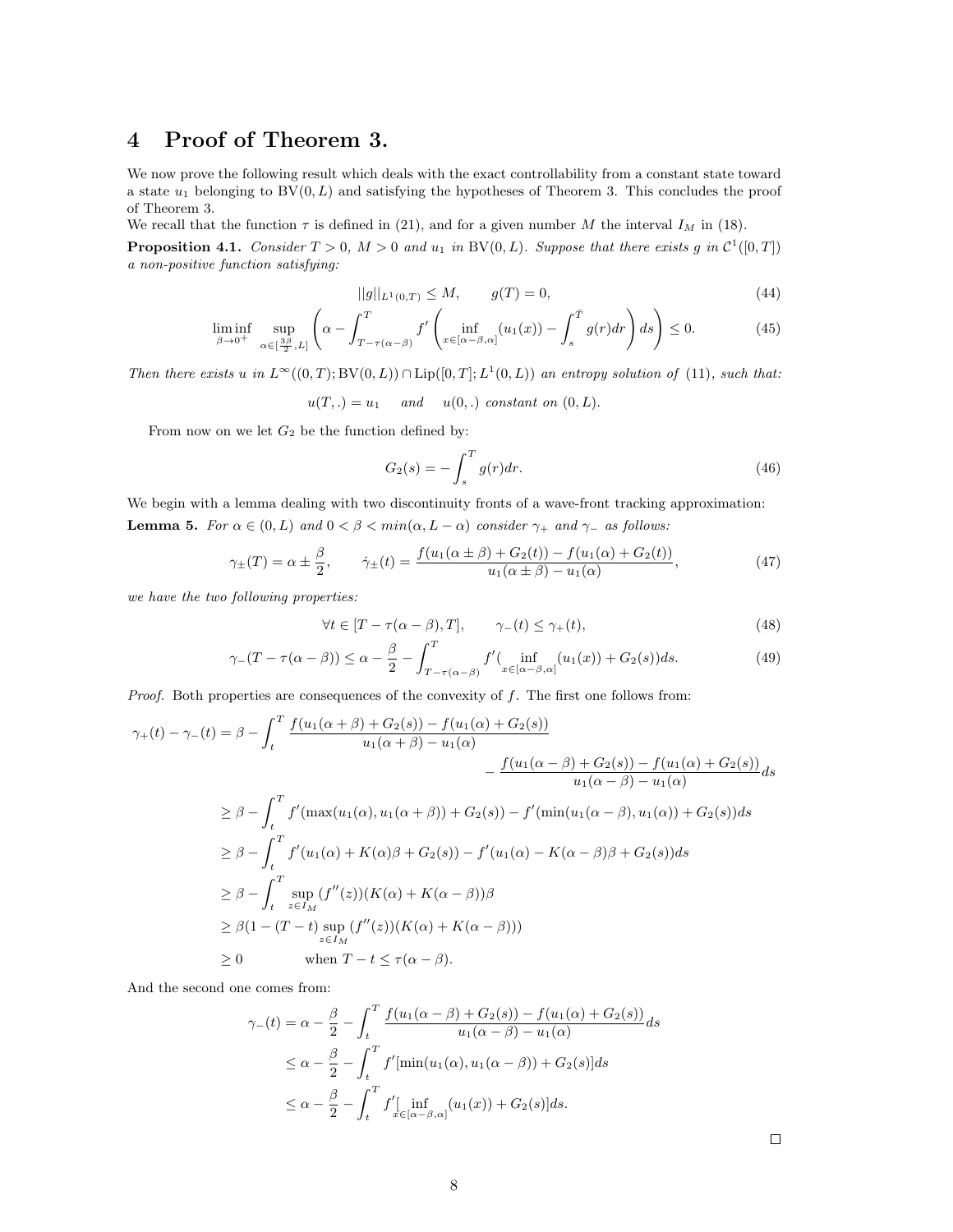We prove Proposition 4.1 by constructing appropriate wave-front tracking approximations.

*Proof.* Thanks to (22) we can take  $(\beta_n)$  and  $(\delta_n)$  two decreasing sequences such that  $\beta_n \to 0$ ,  $\delta_n \to 0$  and

$$
\sup_{\alpha \in \left[\frac{3\beta_n}{2}, L\right]} \left( \alpha - \int_{T - \tau(\alpha - \beta_n)}^T f'\left(\inf_{x \in \left[\alpha - \beta_n, \alpha\right]} (u_1(x)) + G_2(s) \right) ds \right) \le \delta_n. \tag{50}
$$

We can also suppose that:

$$
K(\delta_n)\beta_n \to 0. \tag{51}
$$

Now we construct  $u_n \in L^{\infty}((0,T); BV(\delta_n, L))$  as follows. Let  $p = \lceil \frac{L-\delta_n}{\beta_n} \rceil$ . For  $k \in \{1,..,p\}$ , we take:

$$
x_k = \delta_n + k\beta_n,\tag{52}
$$

$$
v_k(t) = u_1(\delta_n + (k + \frac{1}{2})\beta_n) + G_2(t).
$$
\n(53)

For  $k \in \{1, ..., p-1\}$  we define the curve  $\gamma_k$  by:

$$
\gamma_k(T) = x_k,\tag{54}
$$

$$
\dot{\gamma}_k(t) = \frac{f(v_k(t)) - f(v_{k-1}(t))}{v_k(t) - v_{k-1}(t)}.\tag{55}
$$

Thanks to (48), (49) and (50) we see that the curves  $\gamma_k$  do not cross each other inside  $[0, T] \times [\delta_n, L]$ therefore we can define  $u_n$  as follows:

$$
u_n(t,x) = \begin{cases} v_1(t) & \text{if } x \le \gamma_1(t), \\ v_k(t) & \text{if } \gamma_{k-1}(t) \le x \le \gamma_k(t) \text{ and } 2 \le k \le p-1, \\ v_p(t) & \text{if } \gamma_{p-1}(t) \le x. \end{cases} \tag{56}
$$

Furthermore thanks to (21) and (49) we see that:

$$
\forall x \in [\delta_n, L], \qquad u_n(0, x) = u_1(\delta_n + (p - \frac{1}{2})\beta_n) + G_2(0). \tag{57}
$$

We also have the estimates:

$$
||u_n||_{L^{\infty}((0,T); \mathrm{BV}(\delta_n, L))} \le ||u_1||_{\mathrm{BV}(0,L)} + M,
$$
\n(58)

 $||u_n||_{\text{Lip}([0,T];L^1(\delta_n,L))} \leq \max(L(||u_1||_{L^{\infty}(0,L)}+M), ||g||_{\mathcal{C}^0([0,T])}+||u_1||_{\text{BV}(0,L)}f'(||u_1||_{L^{\infty}(0,L)}+M)).$ (59)

Finally thanks to (16), (51) and (32), for every convex entropy-flux couple  $(\eta, q)$  we get a constant C independent of n such that  $\forall \phi \in C_c^1((0,T) \times (\delta_n,L))$  non-negative we have:

$$
\int_0^T \int_{\delta_n}^L \left( \eta(u_n(t,x)) \partial_t \phi(t,x) + q(u_n(t,x)) \partial_x \phi(t,x) + \eta'(u_n(t,x)) g(t) \phi(t,x) \right) dt dx
$$
  
\$\geq -C. ||\phi||\_{C^0((0,T)\times(0,L))} \beta\_n K(\delta\_n). \quad (60)\$

Using lemma 1, we extract a subsequence from  $(u_n)$  and get a solution to equation (11). Since  $\delta_n \to 0$ the limit u is defined on  $(0, T) \times (0, L)$  and is an entropy solution of (11). And taking the limit  $n \to +\infty$  $\Box$ in (57) we see that  $u(0,.)$  is constant on  $(0, L)$ .

### 5 Proof of Theorem 1.

We now show that under the hypotheses of Theorem 1, condition (22) is satisfied. We know that:

$$
\forall \alpha \in (0, L), \quad K(\alpha) \le K < +\infty,
$$
\n(61)

$$
\frac{f'(M)}{\sup_{z\in[0,M]}f''(z)} \underset{M \to +\infty}{\to} +\infty. \tag{62}
$$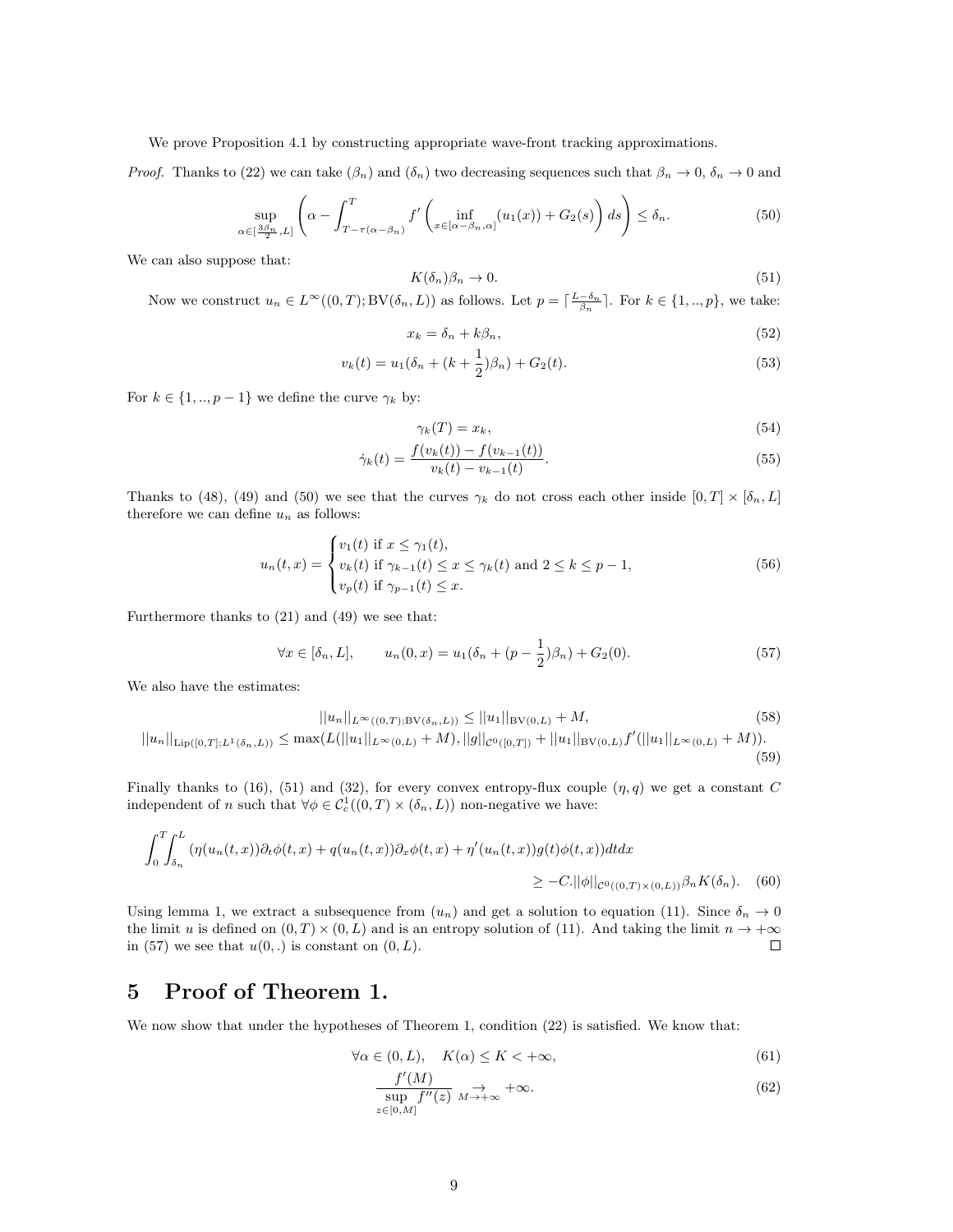Recalling the definitions of  $I_M$  in (18) and  $\tau$  in (21), it is clear that

$$
\forall \alpha \in (0, L) \quad \tau(\alpha) \ge \tau_M := \frac{1}{2K} \frac{1}{\sup_{z \in I_M} f''(z)}.
$$

Therefore with g non-positive and such that  $G_2$  satisfies:

$$
G_2(T) = G_2'(T) = 0,\t\t(63)
$$

$$
\forall t \in [0, T - \frac{\tau_M}{2}] \qquad G_2(t) = M,\tag{64}
$$

we have when M is large enough so that  $f'(\inf_{x \in (0,L)} u_1(x) + M) \geq 0$ :

$$
\sup_{\alpha \in \left[\frac{3\beta}{2}, L\right]} \left( \alpha - \int_{T - \tau(\alpha - \beta)}^{T} f'(\inf_{x \in [\alpha - \beta, \alpha]} (u_1(x)) + G_2(s)) ds \right)
$$
  

$$
\leq L - \frac{\tau_M}{2} \left( f'(\inf_{x \in (0, L)} (u_1(x))) + f'(\inf_{x \in (0, L)} (u_1(x)) + M) \right). \tag{65}
$$

But now we can get:

$$
\liminf_{\beta \to 0^+} \sup_{\alpha \in \left[\frac{3\beta}{2}, L\right]} \left( \alpha - \int_{T - \tau(\alpha - \beta)}^T f'(\min_{x \in [\alpha - \beta, \alpha]} (u_1(x)) + G_2(s)) ds \right)
$$
\n
$$
\leq L - \frac{\tau_M}{2} \left( f'(\inf_{x \in (0, L)} (u_1(x))) + f'(\inf_{x \in (0, L)} (u_1(x)) + M) \right)
$$
\n
$$
\leq \frac{L}{4K} \left( 1 - \frac{f'(\inf_{x \in (0, L)} (u_1(x))) + f'(\inf_{x \in (0, L)} (u_1(x)) + M)}{\sup_{x \in I_M} f''(z)} \right).
$$

And thanks to  $(62)$  this expression is non-positive for M large enough.

## 6 Proof of Theorem 2.

In this part we prove that under the hypotheses of Theorem 2 condition (22) is satisfied and therefore that we have exact controllability in arbitrarily small time.

We recall that  $u_1 \in BV(0, L)$ ,  $M > 0$  and  $0 < \epsilon < T$ , where  $\epsilon$  is the amount of time needed to get controllability and therefore is as small as we want. Indeed if we can control in time  $T_1$  we can obviously control in any time  $T_2 \geq T_1$  since in our strategy we can spend an arbitrary amount of time between the two intermediate states constant spaces.

We use once again the functions K,  $\tau$  and the interval  $I_M$  defined in (16) (21) and (18), and also the following:

$$
U_i(\alpha) = \inf_{z \in (0,\alpha]} (u_1(z)) \quad \text{and } \alpha_c(\epsilon) = \sup \{ \alpha \in (0,L) \mid \tau(\alpha) < \epsilon \}. \tag{66}
$$

It is clear that K and  $U_i$  are non-increasing, that  $\tau$  is non-increasing in  $\alpha$  but non-decreasing in M and that  $\alpha_c$  is non-decreasing in  $\epsilon$  but non-decreasing in M. We can suppose that  $\tau(\alpha) \rightarrow 0$ . It implies

that  $\alpha_c(\epsilon) \rightarrow 0.$ <br> $\epsilon \rightarrow 0^+$ 

The assumptions made in Theorem 2 can be reformulated as follows, for any  $H > 0$  there exist  $C > 0$ and  $U_i > 0$  such that the following holds:

$$
\frac{M^{q}}{\sup_{z \in [0,M]} f''(z)} \underset{M \to +\infty}{\to} +\infty, \qquad \forall h > 0, \ f'(U_{i}(0^{+}) + h) \ge \frac{h^{q}}{C}
$$
\n
$$
\text{and} \quad \forall h \in (0,H] \ f'(U_{i}(0^{+}) - h) \ge -Ch^{q}, \quad (67)
$$

$$
\forall \alpha \in (0, L), \qquad K(\alpha) \le \frac{\bar{K}}{\alpha^p} \text{ and } U_i(0^+) - U_i(\alpha) \le \bar{U}_i \alpha^{2p}, \tag{68}
$$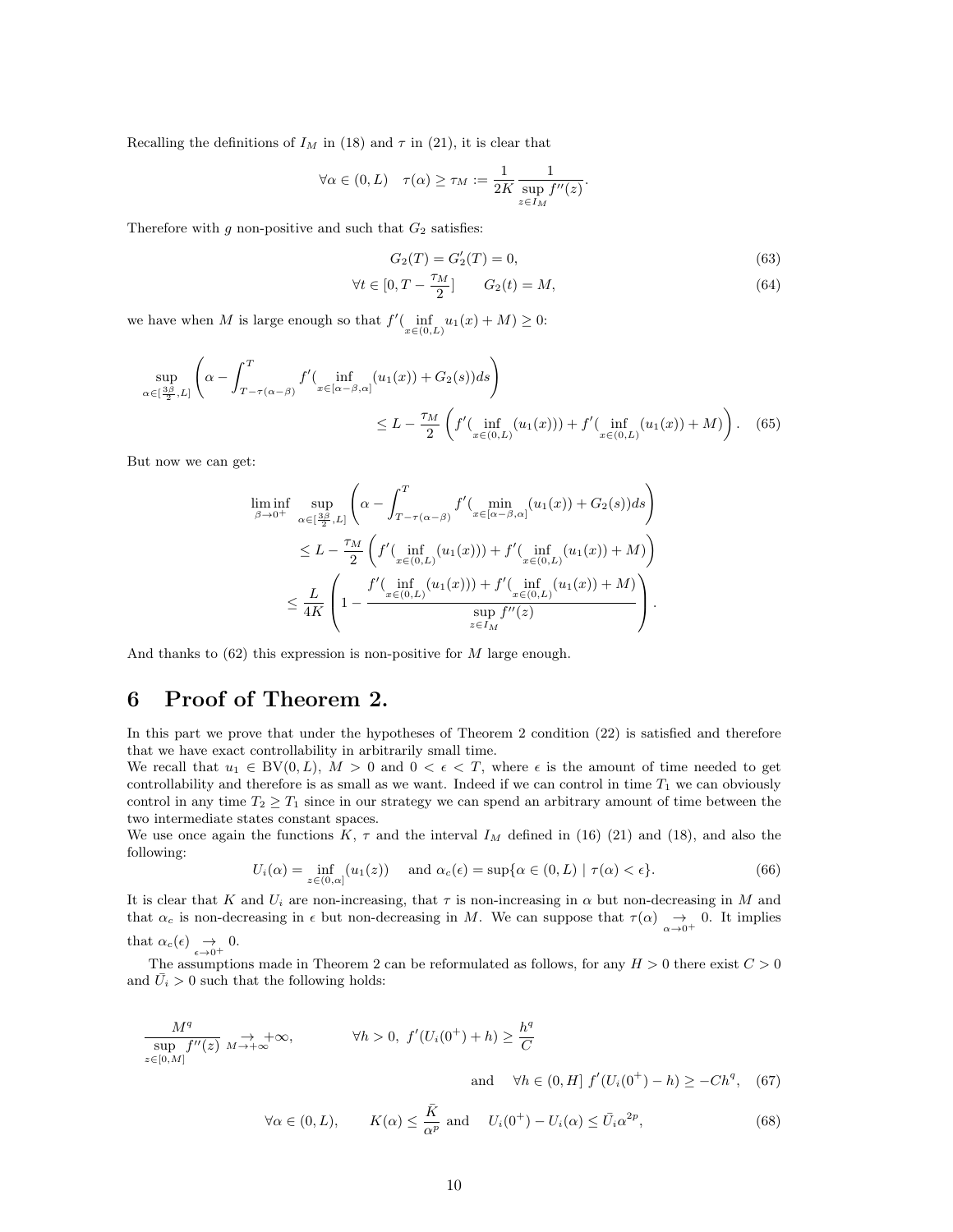and finally we have the compatibility condition:

$$
p(2q+1) \le 1. \tag{69}
$$

Now we define:

$$
\tilde{\tau}(\alpha) = \frac{\alpha^p}{2\bar{K}} \frac{1}{\sup_{z \in I_M} f''(z)},\tag{70}
$$

$$
\mathcal{F}(\alpha,\beta) = \alpha - \int_{T-\tau(\alpha-\beta)}^{T} \left( U_i(0^+) - \bar{U}_i \alpha^{2p} + G_2(s) \right) ds. \tag{71}
$$

Finally we take  $g$  such that:

$$
G_2(t) = -\int_t^T g(s)ds
$$
 is decreasing, (72)

$$
\forall s \in [T - \epsilon, T] \quad G_2(s) = \frac{M}{2} \left( \frac{T - s}{\epsilon} \right)^2,\tag{73}
$$

$$
\forall s \in [0, T] \quad G_2(s) \le M. \tag{74}
$$

We want to prove that (22) holds, but since  $f'$  is monotone and using the bound on  $U_i$  in (68) it is sufficient to prove:

$$
\liminf_{\beta \to 0^+} \sup_{\frac{3\beta}{2} \le \alpha \le L} \mathcal{F}(\alpha, \beta) \le 0,\tag{75}
$$

for M large enough and  $\epsilon$  given by:

$$
\epsilon = \frac{1}{\sqrt{f'\left(U_i(0^+) - \bar{U}_i L^{2p} + \frac{M}{8}\right) \cdot \sup_{z \in I_M} f''(z)}}.
$$
\n(76)

Note that with this choice  $\epsilon \to 0$  when  $M \to +\infty$ .

We will get upper bounds of  $\mathcal F$  in two different ways.

**Lemma 6.** There exists  $M_0$  such that for all  $(\alpha, \beta)$  such that  $\alpha \geq \alpha_c(\epsilon) + \beta$  and for any  $M \geq M_0$  we have  $\mathcal{F}(\alpha,\beta) \leq 0$ .

*Proof.* If  $\alpha - \beta \ge \alpha_c(\epsilon)$  we have  $\tau(\alpha - \beta) = \epsilon$  and therefore:

$$
\mathcal{F}(\alpha,\beta) = \alpha - \int_{T-\epsilon}^{T} \left( U_i(0^+) - \bar{U}_i \alpha^{2p} + G_2(s) \right) ds \tag{77}
$$

$$
\leq L - \frac{\epsilon}{2} \left( f' \left( U_i(0^+) - \bar{U}_i L^{2p} \right) + f' \left( U_i(0^+) - \bar{U}_i L^{2p} + \frac{M}{8} \right) \right) \tag{78}
$$

$$
\leq L - \frac{\epsilon}{2} f' \left( U_i(0^+) - \bar{U}_i L^{2p} \right) - \left( \frac{f' \left( U_i(0^+) - \bar{U}_i L^{2p} + \frac{M}{8} \right)}{\sup_{z \in I_M} f''(z)} \right)^{\frac{1}{2}}.
$$
\n(79)

And using the definition of  $\epsilon$  and (67) we can conclude.

It remains to majorize  $\mathcal F$  on  $\frac{\beta}{2} \leq \alpha - \beta < \alpha_c(\epsilon)$ , we begin by a few observations. Lemma 7. The following properties hold:

- when  $M \to +\infty$  we have  $\alpha_c(\epsilon) \to 0$ ,
- for  $\alpha \leq \alpha_c(\epsilon) + \beta$  we have  $\tilde{\tau}(\alpha \beta) \leq \tau(\alpha \beta)$
- for  $\alpha \leq \alpha_c(\epsilon) + \beta$  we have:

$$
\alpha - \int_{T-\tilde{\tau}(\alpha-\beta)}^{T} f' \left( U_i(0^+) - \bar{U}_i \alpha^{2p} + \frac{M}{2} \left( \frac{T-s}{\epsilon} \right)^2 \right) ds \le 0 \Rightarrow \mathcal{F}(\alpha, \beta) \le 0. \tag{80}
$$

 $\Box$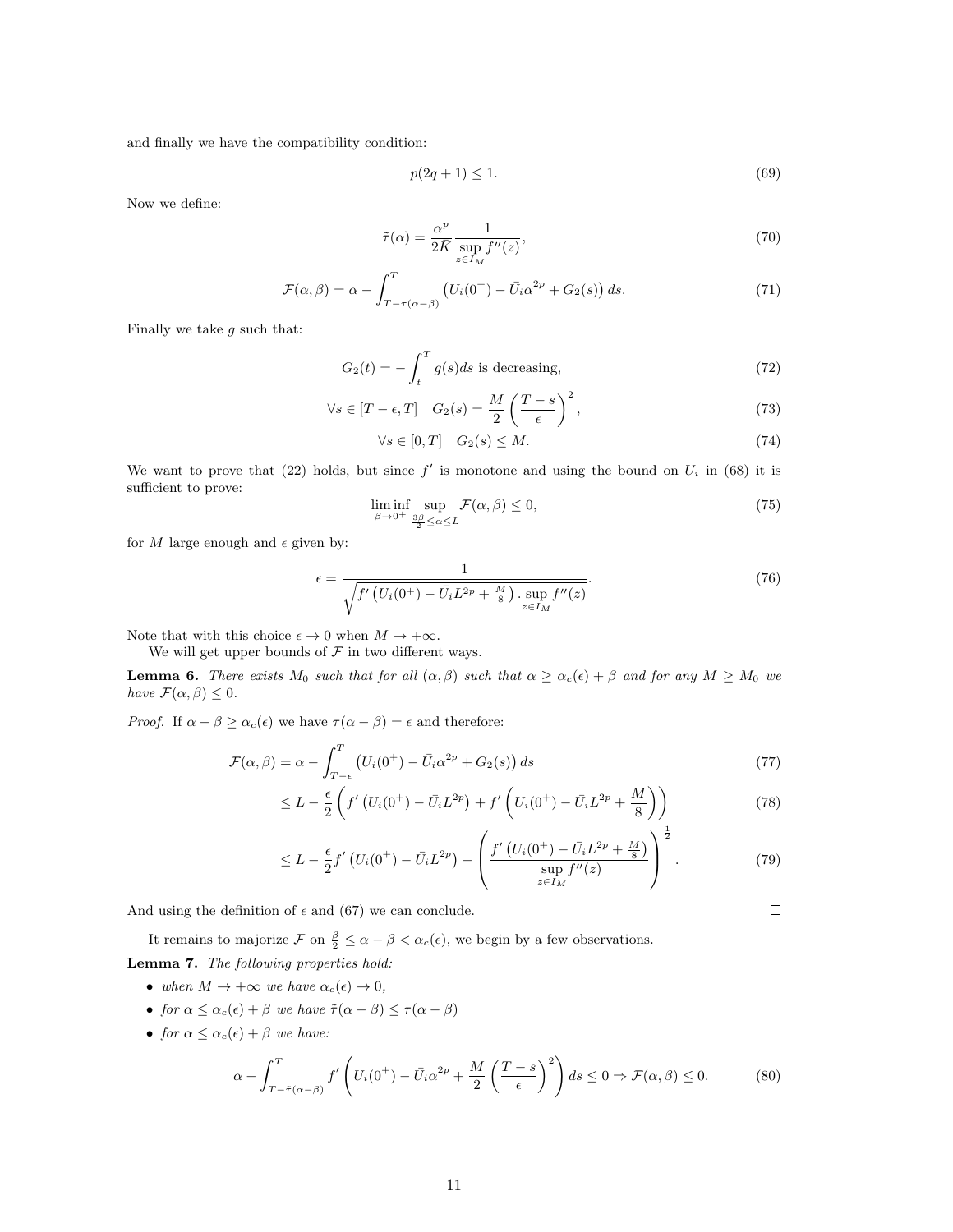*Proof.* The first part of the lemma comes from the definitions of  $\alpha_c$  and  $\epsilon$  through the following calculations:

$$
\alpha_c(\epsilon) = \sup \{ \alpha \in (0, L) \mid \tau(\alpha) < \epsilon \}
$$
\n
$$
= \sup \{ \alpha \in (0, L) \mid \frac{1}{2K(\alpha)} \frac{1}{\sup f''(z)} < \epsilon \}
$$
\n
$$
= \sup \{ \alpha \in (0, L) \mid K(\alpha) > \frac{1}{2\epsilon \sup f''(z)} \}
$$
\n
$$
= \sup \{ \alpha \in (0, L) \mid K(\alpha) > \frac{1}{2\epsilon \sup f''(z)} \}
$$
\n
$$
= \sup \{ \alpha \in (0, L) \mid K(\alpha) > \frac{1}{2} \frac{f'(U_i(0^+) - \bar{U_i}L^{2p} + \frac{M}{8})}{\sup f''(z)} \}
$$

The second part is an immediate consequence of the definitions of  $\tilde{\tau}$ ,  $\tau$ ,  $\alpha_c$  and of the first part of (68). And for the third part we have, thanks to the monotonicity of  $f'$ :

$$
\alpha - \int_{T-\tilde{\tau}(\alpha-\beta)}^{T} f' \left( U_i(0^+) - \bar{U}_i \alpha^{2p} + \frac{M}{2} \left( \frac{T-s}{\epsilon} \right)^2 \right) ds \le 0
$$
  

$$
\Rightarrow f' \left( U_i(0^+) - \bar{U}_i \alpha^{2p} + \frac{M}{2} \left( \frac{\tilde{\tau}(\alpha-\beta)}{\epsilon} \right)^2 \right) \ge 0
$$
  

$$
\Rightarrow \int_{T-\tilde{\tau}(\alpha-\beta)}^{T-\tilde{\tau}(\alpha-\beta)} f' \left( U_i(0^+) - \bar{U}_i \alpha^{2p} + \frac{M}{2} \left( \frac{T-s}{\epsilon} \right)^2 \right) ds \ge 0. \quad (81)
$$

Hence:

$$
\mathcal{F}(\alpha,\beta) \leq \alpha - \int_{T-\tilde{\tau}(\alpha-\beta)}^{T} f' \left( U_i(0^+) - \bar{U}_i \alpha^{2p} + \frac{M}{2} \left( \frac{T-s}{\epsilon} \right)^2 \right) ds \leq 0.
$$
\n(82)

.

**Lemma 8.** There exists  $M_1$  such that for any  $M \geq M_1$  and if  $\frac{3\beta}{2} \leq \alpha \leq \alpha_c(\epsilon) + \beta$  we have:

$$
\alpha - \int_{T-\tilde{\tau}(\alpha-\beta)}^{T} f' \left( U_i(0^+) - \bar{U}_i \alpha^{2p} + \frac{M}{2} \left( \frac{T-s}{\epsilon} \right)^2 \right) ds \le 0.
$$
 (83)

Proof. Let

$$
Q := \alpha - \int_{T - \tilde{\tau}(\alpha - \beta)}^{T} f' \left( U_i(0^+) - \bar{U}_i \alpha^{2p} + \frac{M}{2} \left( \frac{T - s}{\epsilon} \right)^2 \right) ds
$$
  
 
$$
\leq \alpha - \frac{\tilde{\tau}(\alpha - \beta)}{2} \left( f' \left( U_i(0^+) - \bar{U}_i \alpha^{2p} \right) + f' \left( U_i(0^+) - \bar{U}_i \alpha^{2p} + \frac{M}{2} \left( \frac{\tilde{\tau}(\alpha - \beta)}{2\epsilon} \right)^2 \right) \right).
$$

Using the definition of  $\tilde{\tau}$  and (67) we get:

$$
Q \leq \alpha - \frac{(\alpha - \beta)^p}{4\bar{K} \sup_{z \in I_M} f''(z)} \left( -C\bar{U}_i \alpha^{2pq} + \frac{1}{C} \left( \frac{M\left(\alpha - \beta\right)^{2p}}{8\bar{K}^2} \frac{f'\left(U_i(0^+) - \bar{U}_i L^{2p} + \frac{M}{8}\right)}{\sup_{z \in I_M} f''(z)} - \bar{U}_i \alpha^{2p} \right)^q \right) \n\leq \alpha - \alpha^{p(2q+1)} \frac{\left(1 - \frac{\beta}{\alpha}\right)^p}{4\bar{K} \sup_{z \in I_M} f''(z)} \left( -C\bar{U}_i + \frac{1}{C} \left( \frac{M\left(1 - \frac{\beta}{\alpha}\right)^{2p}}{8\bar{K}^2} \frac{f'\left(U_i(0^+) - \bar{U}_i L^{2p} + \frac{M}{8}\right)}{\sup_{z \in I_M} f''(z)} - \bar{U}_i \right)^q \right).
$$

Now using (69) and the fact that  $1-\frac{\beta}{\alpha} \geq \frac{1}{3}$  we see that, for any  $A > 0$  and for M large enough (independently of  $\alpha$  and  $\beta)$  we have:

$$
\frac{\left(1-\frac{\beta}{\alpha}\right)^p}{4\bar{K}\sup_{z\in I_M}f''(z)}\left(-C\bar{U}_i+\frac{1}{C}\left(\frac{M\left(1-\frac{\beta}{\alpha}\right)^{2p}}{8\bar{K}^2}\frac{f'\left(U_i(0^+)-\bar{U}_iL^{2p}+\frac{M}{8}\right)}{\sup\limits_{z\in I_M}f''(z)}-\bar{U}_i\right)^q\right)\geq A.
$$

Finally thanks to (69) we see that for any  $A > 1$ ,  $\alpha - A\alpha^{p(2q+1)} \leq 0$  and since  $\alpha_c$  tends to 0 when M goes to infinity and  $\beta$  is arbitrarily small we have the lemma.  $\Box$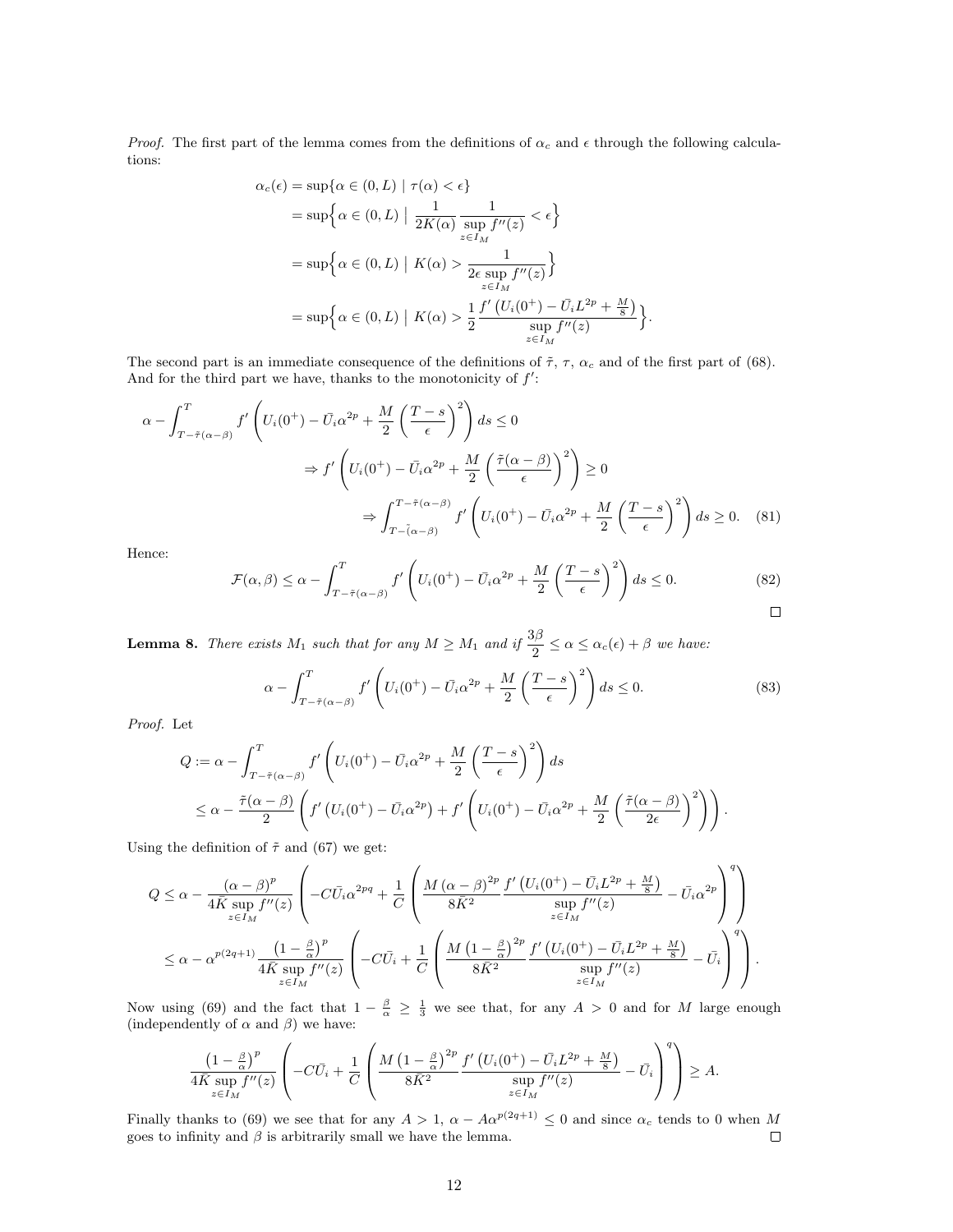### A Wave-front tracking approximations.

Here we provide two results useful for the wave-front tracking algorithm. Let  $T > 0$ ,  $a, b \in \mathbb{R}$  such that  $a < b$ . We consider g a continuous function on [0, T] and recall that  $G_1(t) = \int_0^t g(s)ds$ . And finally we suppose that f is a  $\mathcal{C}^2$  convex function defined on  $\mathbb{R}$ .

We will be interested in the entropic solutions of the equation:

$$
\partial_t u(t, x) + \partial_x (f(u(t, x))) = g(t) \text{ on } [0, T] \times (a, b). \tag{84}
$$

Note that while here we deal only with  $g(t)$ , the same idea could be used to deal with a source term  $g(t, u)$  though of course one would need some additional informations on g to get the existence in large time. We recall that approximate wave-front tracking approximations were defined in Definition 2, and we will now prove Lemma 3.

*Proof of Lemma 3.* We evaluate the left hand side of (32) using the fact that  $v = u - G_1$  is piecewise constant.

More precisely we apply Green's theorem to the vector field  $X = (\phi \eta(v + G_1), q(v + G_1)\phi)$  on the parts where it is regular. We know that  $\eta$ , q and  $G_1$  are regular. Furthermore we know that v is piecewise constant therefore regular except on the curves  $x_{\alpha}$ .

Now consider D a connected component of the open subset of  $(0,T) \times (a,b)$  constituted of the points  $(t, x)$  on a neighbourhood of which, v is constant. Thanks to the definition of approximate front tracking solutions we know that the boundary of  $D$  is constituted of

 $D = \{(t, x) \in (t_1, t_2) \times (a, b) | x_{\alpha_1}(t) < x < x_{\alpha_2}(t) \}$  such that no other curve  $x_{\alpha}$  lies in D, and that we have the following alternatives:

- 1. either  $t_1 = 0$  or  $x_{\alpha_1}(t_1) = x_{\alpha_2}(t_1)$  or  $x_1(t_1) = a$  or  $x_2(t_1) = b$ ,
- 2. either  $t_2 = T$  or  $x_{\alpha_1}(t_2) = x_{\alpha_2}(t_2)$  or  $x_1(t_2) = a$  or  $x_2(t_2) = b$ ,

When we apply Green's theorem to  $X$  on  $D$  we get the following:

$$
\iint_D \text{div}(X) dx dt = \int_{\partial D} X.n \, ds
$$
  
= 
$$
\int_{t_1}^{t_2} (X(t, x_{\alpha_2}(t)) \cdot (-\dot{x}_{\alpha_2}(t), 1) + X(t, x_{\alpha_1}(t)) \cdot (\dot{x}_{\alpha_1}(t), -1)) dt
$$
  
+ 
$$
\int_{x_{\alpha_1}(t_2)}^{x_{\alpha_2}(t_2)} q(u(t_2, x)) \phi(t_2, x) dx - \int_{x_{\alpha_1}(t_1)}^{x_{\alpha_2}(t_1)} q(u(t_1, x)) \phi(t_1, x) dx.
$$

Now since either  $x_{\alpha_1}(t_2) = x_{\alpha_2}(t_2)$  or  $\phi(T,.) = 0$  we get:

$$
\int_{x_{\alpha_1}(t_2)}^{x_{\alpha_2}(t_2)} q(u(t_2, x))\phi(t_2, x)dx = 0.
$$

And with the same kind of reasoning we also have

$$
\int_{x_{\alpha_1}(t_1)}^{x_{\alpha_2}(t_1)} q(u(t_1,x))\phi(t_1,x)dx = 0.
$$

On the other hand we have:

$$
\iint_D \operatorname{div}(X) dx dt = \iint_D \eta(u(t,x)) \partial_t \phi(t,x) + q(u(t,x)) \partial_x \phi(t,x) + \eta'(u(t,x)) \phi(t,x) g(t) dt dx.
$$
 (85)

In the end we obtain:

$$
\iint_D \eta(u(t,x))\partial_t \phi(t,x) + q(u(t,x))\partial_x \phi(t,x) + \eta'(u(t,x))\phi(t,x)g(t)dtdx =
$$
\n
$$
\int_{t_1}^{t_2} \left( q(u(t,x_{\alpha_2}(t)^-)) - \dot{x}_{\alpha_2}(t)\eta(u(t,x_{\alpha_2}(t)^-)) \right) \phi(t,x_{\alpha_2}(t)) - \left( q(u(t,x_{\alpha_1}(t)^+)) - \dot{x}_{\alpha_1}(t)\eta(u(t,x_{\alpha_1}(t)^+)) \right) \phi(t,x_{\alpha_1}(t))dt. \tag{86}
$$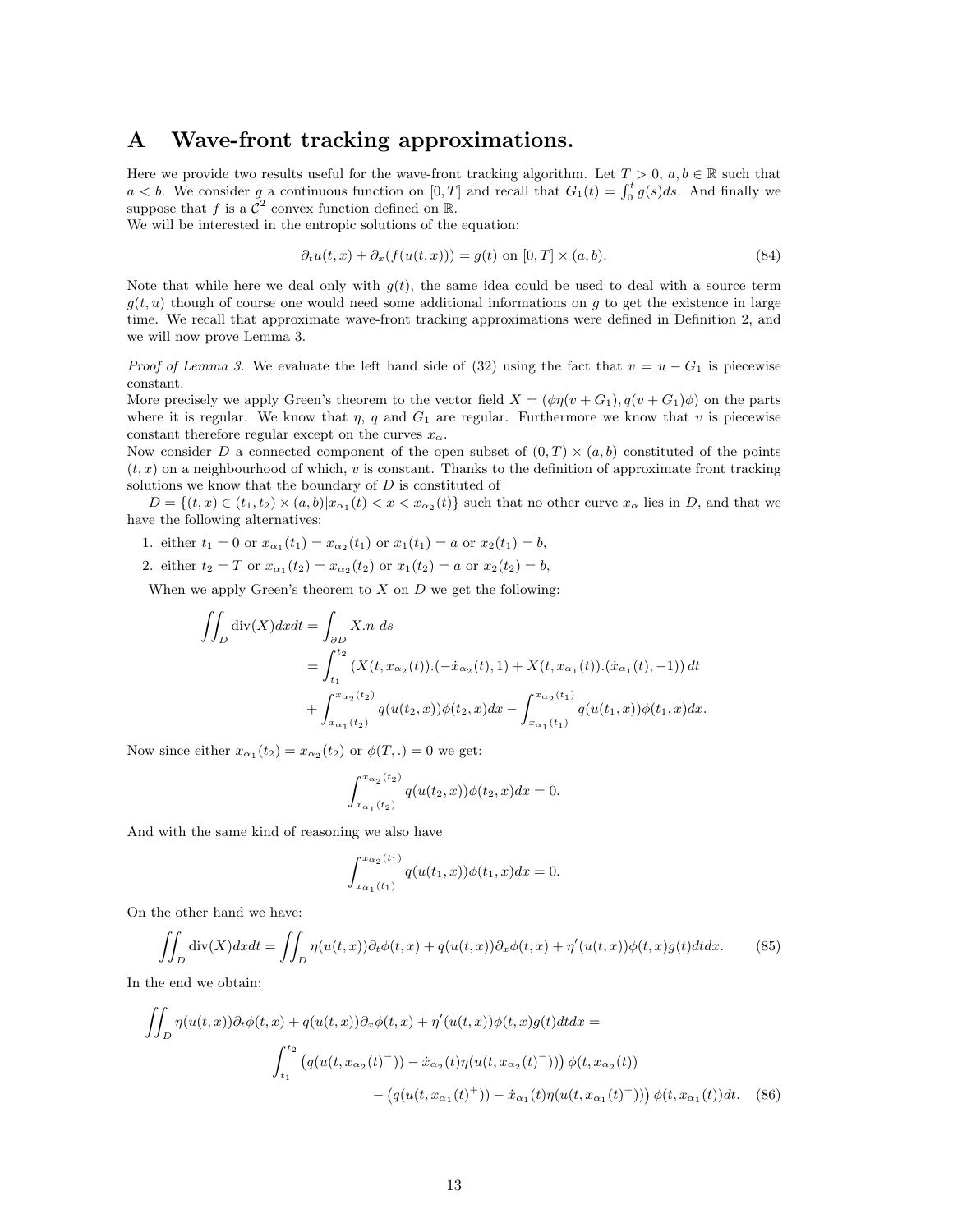Furthermore by adding arbitrary fronts to the family  $\{x_\alpha\}$  on the parts of the domain where v is constant (since there is no jump those artificial fronts automatically satisfy (30) and (31)), we can obtain a partition of  $(a, b) \times (0, T)$  by sets such as D. As a consequence we get:

$$
\int_{a}^{b} \int_{0}^{T} \eta(u(t,x)) \partial_t \phi(t,x) + q(u(t,x)) \partial_x \phi(t,x) + \eta'(u(t,x)) \phi(t,x) g(t) dt dx =
$$
\n
$$
\sum_{\alpha} \int_{0}^{T} \left( \dot{x}_{\alpha}(t) (\eta(u(t,x_{\alpha}(t)^{+})) - \eta(u(t,x_{\alpha}(t)^{-})) + q(u(t,x_{\alpha}(t)^{-})) - q(u(t,x_{\alpha}(t)^{+})) \right) \phi(t,x_{\alpha}(t)) dt. \tag{87}
$$

Now we replace  $\dot{x}_{\alpha}$  by its value in terms of u and we use the following lemma which we will prove later:

**Lemma 9.** Let  $z^-$  and  $z^+$  be real numbers such that  $z^+ \leq z^- + \epsilon$  then we have:

$$
\frac{f(z^{+}) - f(z^{-})}{z^{+} - z^{-}} \left( \eta(z^{+}) - \eta(z^{-}) \right) - \left( q(z^{+}) - q(z^{-}) \right) \ge -C\epsilon |z^{+} - z^{-}|,\tag{88}
$$

with  $C = (||f''||_{C^{0}([z^-,z^+])}||\eta'||_{C^{0}([z^-,z^+])} + ||f'||_{C^{0}([z^-,z^+])}||\eta''||_{C^{0}([z^-,z^+])}).$ 

Thus we get:

$$
\int_{a}^{b} \int_{0}^{T} \eta(u(t,x)) \partial_{t} \phi(t,x) + q(u(t,x)) \partial_{x} \phi(t,x) + \eta'(u(t,x)) \phi(t,x) g(t) dt dx
$$
\n
$$
\geq \int_{0}^{T} \sum_{\alpha} -C\epsilon |u(t,x_{\alpha}(t)^{+}) - u(t,x_{\alpha}(t)^{-})| ||\phi||_{C^{0}((0,T)\times(a,b))}
$$
\n
$$
\geq \int_{0}^{T} -C\epsilon ||\phi||_{C^{0}((0,T)\times(a,b))} \text{TotVar}(u(t,.)) dt
$$
\n
$$
\geq -\tilde{C}\epsilon ||\phi||_{C^{0}((0,T)\times(a,b))} ||u||_{L^{\infty}((0,T); \text{BV}(a,b))}. \quad (89)
$$

Where the constant  $\tilde{C}$  is given by:

$$
\tilde{C} = T \left( ||f''||_{\mathcal{C}^{0}([-||u||_{L^{\infty}},||u||_{L^{\infty}}])} ||\eta'||_{\mathcal{C}^{0}([-||u||_{L^{\infty}},||u||_{L^{\infty}}])} + ||f'||_{\mathcal{C}^{0}([-||u||_{L^{\infty}},||u||_{L^{\infty}}])} ||\eta''||_{\mathcal{C}^{0}([-||u||_{L^{\infty}},||u||_{L^{\infty}}])} \right).
$$
\n(90)

Proof of Lemma 9. We begin with a basic equality:

$$
\frac{f(z^{+}) - f(z^{-})}{z^{+} - z^{-}} \frac{\eta(z^{+}) - \eta(z^{-})}{z^{+} - z^{-}} - \frac{q(z^{+}) - q(z^{-})}{z^{+} - z^{-}}
$$
\n
$$
= \int_{z^{-}}^{z^{+}} f'(z) \frac{dz}{z^{+} - z^{-}} \int_{z^{-}}^{z^{+}} \eta'(z) \frac{dz}{z^{+} - z^{-}} - \int_{z^{-}}^{z^{+}} \eta'(z) \frac{dz}{z^{+} - z^{-}}
$$
\n
$$
= \int_{z^{-}}^{z^{+}} f'(z) \frac{dz}{z^{+} - z^{-}} \int_{z^{-}}^{z^{+}} \eta'(z) \frac{dz}{z^{+} - z^{-}} - \int_{z^{-}}^{z^{+}} f'(z) \cdot \eta'(z) \frac{dz}{z^{+} - z^{-}}.
$$
\n(91)

But thanks to the convexity of  $f$  and  $\eta$  we also have the following:

$$
\int_{z}^{z+} \int_{z-}^{z+} (f'(z) - f'(w)) (\eta'(z) - \eta(w)) \frac{dz}{z^+ - z^-} \frac{dw}{z^+ - z^-} \ge 0
$$
  
so 
$$
\int_{z-}^{z+} \int_{z-}^{z+} f'(z) \eta'(z) + f'(w) \eta'(w) \frac{dz}{z^+ - z^-} \frac{dw}{z^+ - z^-} \ge \int_{z-}^{z+} \int_{z-}^{z+} f'(z) \eta'(w) + f'(w) \eta'(z) \frac{dz}{z^+ - z^-} \frac{dw}{z^+ - z^-}
$$
  
therefore 
$$
\int_{z-}^{z+} f'(z) \eta'(z) \frac{dz}{z^+ - z^-} \ge \int_{z-}^{z+} f'(z) \frac{dz}{z^+ - z^-} \int_{z-}^{z+} \eta'(z) \frac{dz}{z^+ - z^-}.
$$

Now if  $z^+ < z^-$  we get:

$$
\frac{f(z^{+}) - f(z^{-})}{z^{+} - z^{-}} \left( \eta(z^{+}) - \eta(z^{-}) \right) - \left( q(z^{+}) - q(z^{-}) \right)
$$
\n
$$
= (z^{+} - z^{-}) \left( \frac{f(z^{+}) - f(z^{-})}{z^{+} - z^{-}} \frac{\eta(z^{+}) - \eta(z^{-})}{z^{+} - z^{-}} - \frac{q(z^{+}) - q(z^{-})}{z^{+} - z^{-}} \right) \ge 0. \tag{92}
$$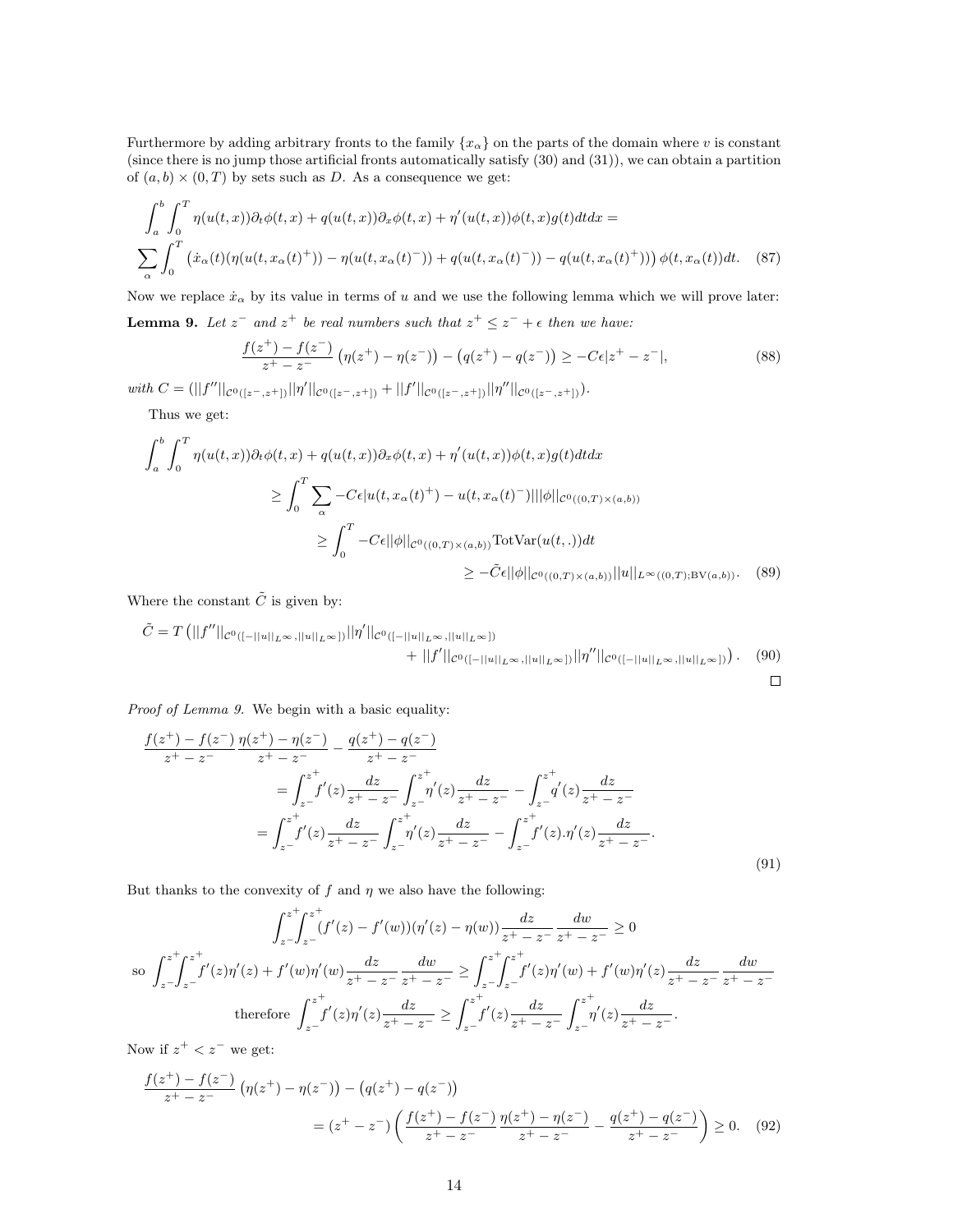On the other hand if we have  $z^- \leq z^+ \leq z^- + \epsilon$  we can take  $z_1, z_2, z_3 \in [z^-, z^- + \epsilon]$  such that:

$$
\frac{f(z^+)-f(z^-)}{z^+-z^-} = f'(z_1), \qquad \frac{\eta(z^+)-\eta(z^-)}{z^+-z^-} = \eta'(z_2), \qquad \frac{q(z^+)-q(z^-)}{z^+-z^-} = f'(z_3)\eta'(z_3). \tag{93}
$$

And now we get:

$$
\left| \frac{f(z^+) - f(z^-)}{z^+ - z^-} \frac{\eta(z^+) - \eta(z^-)}{z^+ - z^-} - \frac{q(z^+) - q(z^-)}{z^+ - z^-} \right| = \left| (f'(z_1) - f'(z_3))\eta'(z_2) + f'(z_3)(\eta'(z_2) - \eta'(z_3)) \right|
$$
  
 
$$
\leq (z^+ - z^-)(||f''||_{C^0([z^-, z^+])} ||\eta'||_{C^0([z^-, z^+])} + ||f'||_{C^0([z^-, z^+])} ||\eta''||_{C^0([z^-, z^+])}). \tag{94}
$$

 $\Box$ 

#### References

- [1] Ancona F., Coclite G.M., On the attainable set for Temple class systems with boundary controls, SIAM J. Control Optim. 43 (2005), no. 6, 2166-2190.
- [2] Ancona F., Marson A., On the attainable set for scalar nonlinear conservation laws with boundary control, SIAM J. Control Optim. 36 (1998), no. 1, pp. 290-312.
- [3] Ancona F., Marson A., Asymptotic stabilization of systems of conservation laws by controls acting at a single boundary point. Control methods in PDE-dynamical systems, 143, Contemp. Math., 426, Amer. Math. Soc., Providence, RI, 2007.
- [4] Bardos C., Leroux A. Y., Ndlec J.-C., First order quasilinear equations with boundary conditions, Comm. in Partial Differential Equations, 9 (1979); pp. 1017-1034.
- [5] Bressan A., Hyperbolic systems of conservation laws, the one-dimensional problem, Oxford Lecture Series in Mathematics and its Applications 20, 2000.
- [6] Bressan A., Coclite G.M., On the boundary control of systems of conservation laws, SIAM J. Control Optim. 41 (2002), no. 2, pp. 607-622.
- [7] Chapouly M., Global controllability of nonviscous and viscous Burgers type equations, SIAM J. Control Optim., Volume 48, Issue 3 (2009), pp. 1567-1599.
- [8] Coron J.-M., Global asymptotic stabilization for controllable systems without drift, Math. Control Signals Systems, 5 (3), 1992, p. 295-312.
- [9] Coron J.-M., Control and nonlinearity, Mathematical Surveys and Monographs, 136, 2007.
- [10] Dafermos C. M., Hyperbolic conservation laws in continuum physics, Grundlehren Math. Wissenschaften Series, Vol. 325, Springer Verlag, 2000.
- [11] Dafermos, C. M. Generalized characteristics and the structure of solutions of hyperbolic conservation laws. Indiana Univ. Math. J. 26 (1977), no. 6, 10971119.
- [12] Glass O., On the controllability of the 1-D isentropic Euler equation, J. European Math. Soc. 9, no. 3 (2007) pp. 427-486.
- [13] Glass O., Guerrero S., On the uniform controllability of the Burgers equation, SIAM J. Control Optim., Volume 46, no. 4, pp. 1211-1238.
- [14] Horsin T., On the controllability of the Burgers equation, ESAIM: Control Opt. Calc. Var. 3 (1998), pp. 83-95.
- [15] Kruzkov S. N., First order quasilinear equations with several independent variables. Mat. Sb. (N.S.) 81 (123) 1970, pp. 228-255.
- [16] Lax P. D., Hyperbolic Systems of Conservation Laws II. Comm. Pure Appl. Math. 10 (1957), pp. 537-566.
- [17] Lautaud M., Uniform controllability of scalar conservation laws in the vanishing viscosity limit, preprint 2010.
- [18] Leroux A. Y., Etude du problme mixte pour une quation quasi-linaire du premier ordre, C. R. Acad. Sci. Paris, srie A, T. 285 (1977), 351-354.
- [19] Majda A., Compressible Fluid Flow and Systems of Conservation Laws in several space variables, Springer Appl. Math. Sci., no. 53, 1984.